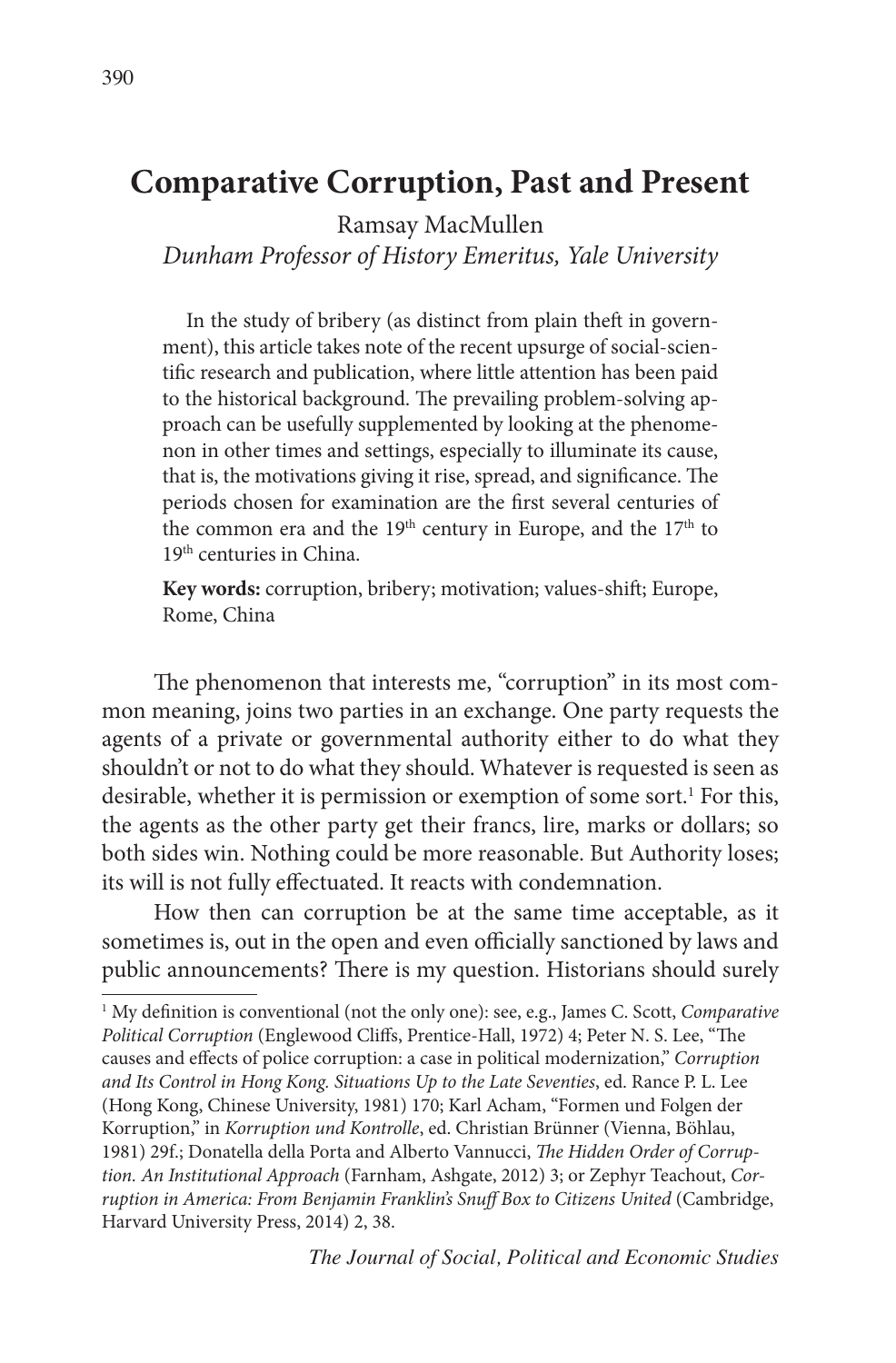have something to say about it, given the fact that so much of the evidence lies beyond the reach of modern social-scientific quantification, modeling, or theoretical analysis. Still, historians have paid it little attention, in contrast to the quite extraordinary interest in it among social scientists since the late 1980s (below, n. 50).

An attempt to understand corruption may conveniently begin with recent problems surfacing in English-speaking countries, in an area of commerce where much money is involved: military procurement. Most states must go shopping for their needs among a limited number of the more industrialized ones. So for example Tanzania applied to a well-known British firm, BAE. Its chief judicial officer who okayed the purchase contracts was discovered to have hidden a million pounds sterling in an offshore bank account. Another BAE customer, Saudi Arabia, bought hundreds of war planes and similar items over some twenty years from the 1980s, where some of the people on both sides of the negotiations were convicted of corruption by the U.K. or U.S., fined but not jailed. Further charges were considered regarding BAE sales to Chile, Romania, and South Africa; and fines were levied for the firm's practices in dealings with the Czech Republic and Hungary as well.

In defense of commerce, however, the prime minister pushed back with a reminder of the thousands of jobs at stake and the interests of still more thousands of investors in the company; so the government's suspending of its investigation into the alleged bribes was declared to be in "the national interest"  $(2007)$ .<sup>2</sup> "Corruption" was OK. In the sequel, Britain's Serious Fraud Office (SFO), especially empowered to enforce a new wide law (2010) forbidding bribes whether offered or solicited, began but nevertheless suspended more than one investigation. The director could see that "the traditional law enforcement culture needs commercial sensitivity and awareness of the needs of business".3 It was his gentle

<sup>2</sup> See, e.g., the *Guardian*, Dec. 21, 2007, "How Blair put pressure on Goldsmith"; Feb. 15, 2008, "BAE: secret papers reveal threats from Saudi prince".

<sup>&</sup>lt;sup>3</sup> On the web, search "BAE and Tanzania" or "BAE payment to Tanzania," [Dec 21, 2010; Jul 19, 2011; Mar 20, 2012]; Alan Doig, *State Crime* (London/ New York, Routledge, 2011) 196-200, on the politics of the imbroglio leading up to Blair in 2007; details on the web in "Al-Yamamah", or "Bandar bin Sultan"; Alistair Dawler, "BAE protesters win SFO injunction," *The Independent*, March 2, 2010; Jeremy Horder and Peter Alldridge, "Introduction," *Modern Bribery Law. Comparative Perspectives* (Cambridge, Cambridge University Press, 2013) 15f., on the international arms-sale business with its "pervasive corruption ... permanent and ubiquitous", and on the Serious Fraud Office with a severely diminished budget; see further Indira Carr, "Development business integrity and the U.K. Bribery Act 2010," in the same volume, 144, quoting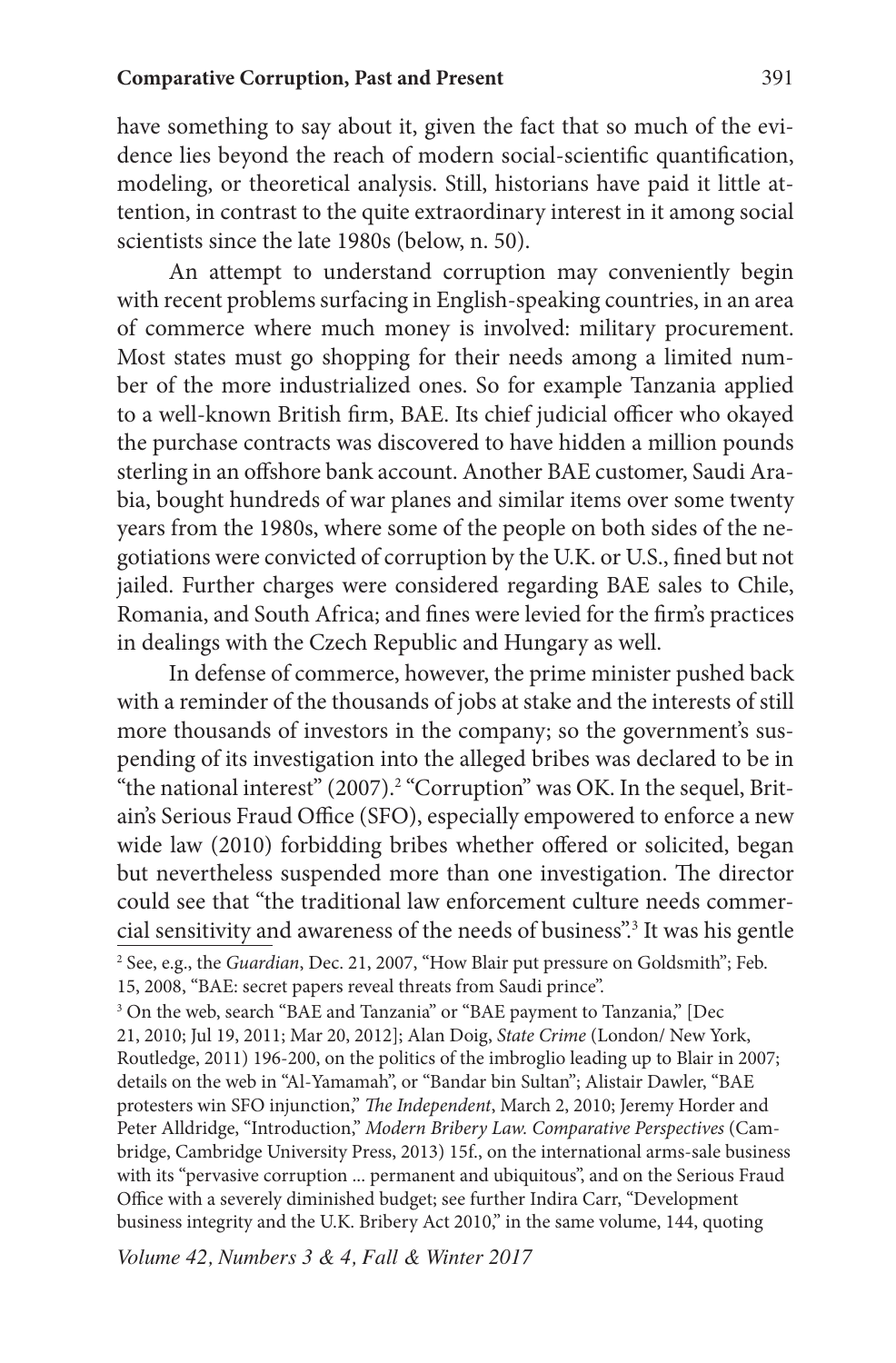way of saying that, in the end, some corruption was acceptable.

Though the 2010 law actually ruled out any such consideration, at the same time the logic of democracy required government to defend "the needs of business"; for government itself was the elected representative of BAE's employees and shareholders, all of them voters, to say nothing of the management levels and everyone else involved in the production of arms of all sorts. The balance was thus tipped in their own direction by those sectors of the population comfortable with corruption, despite other sectors that had pushed for the creation of the SFO and the Act 2010. An almost perfect balance was in play, allowing but forbidding corruption.

In another developed country but for non-military business, the U. S., someone who had thought of a non-smoking use of tobacco wanted to raise money for his venture in Virginia, and plied the governor with presents and requests for support: Would the governor please arrange a meeting between institutions in the state that could help, including his own staff members, and this new friend? The governor could and did. The presents he received were valued at \$175, 000. He was charged with acceptance of bribes. Convicted, he appealed; the U.S. Supreme Court reversed the conviction, the chief justice indeed seeing "tawdry tales" in the case but nevertheless "acts that a public official customarily performs ... conscientious officials ... facilitate ... for constituents all the time". Such was or is the American custom. As to the one hundred and seventy-five thousand dollars' worth of presents, we are left to see in that sum nothing but warm feelings, so long as there was no actual proof of quid pro quo (and there was none).4

The economist Robert Shiller adds his own comment on U.S. business practices: "People can be manipulative and deceptive. I guess we teach that to our children. But what we don't emphasize is how an econthe International Chamber of Commerce 2011, that "facilitation payments [bribes] are permitted" to developed-nation investments in overseas trade "only if a managerial review indicates that they cannot be eliminated" (notice, the firm itself will decide); and the director of the SFO in 2010 on "commercial sensitivity" quoted in Michael Bowes, Eleanor Davison, and Nicholas Medcroft, "The prosecuting authorities," *Lissak and Horlick on Bribery*, eds. Richard Lissack and Fiona Horlick (London, LexisNexis Group, 2011) 245. Notice the Guidance for prosecutions (248) ruling out any "considerations of national economic interest [or] the potential effect upon relations with another state".

4 See Chief Justice Roberts' opinion, SCOTUS 6.27.2016 McDonnell v. U.S.; "tawdry tales" in the Chief Justice's opinion, June 1, 2017, vacating the previous conviction. For comment on the question adjudicated, see, e.g., Teachout, *Corruption* Chapter 14.

*The Journal of Social, Political and Economic Studies*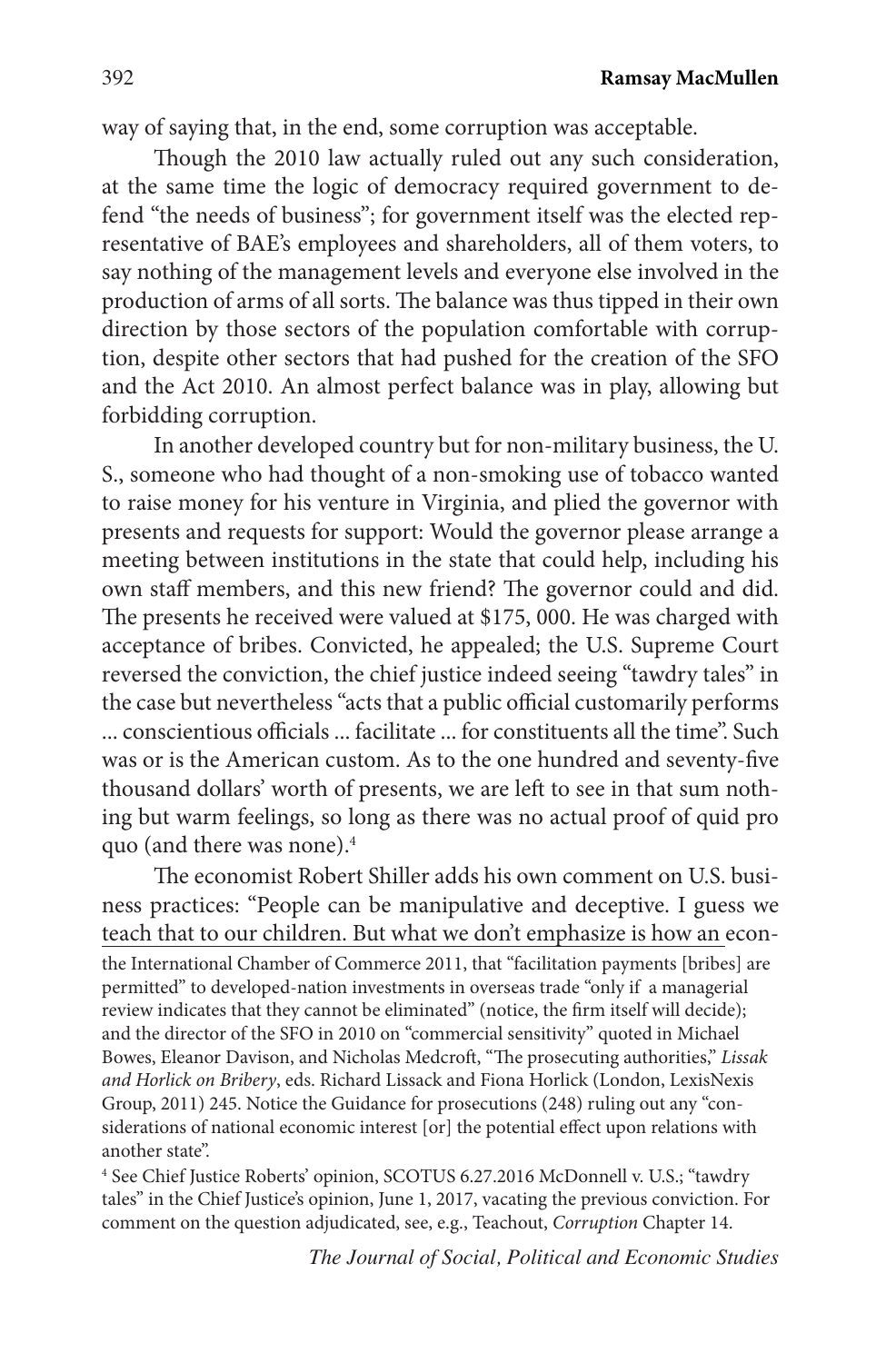omy can actually incentivize that. ... We get into an atmosphere where everyone is doing it. So that is why we need—we [himself and George Akerlof, his colleague in a book they wrote] call them heroes—people who can stand up for what's right in business. ... A business person can think, 'I don't want to do these other things, I'm a moral person', and to some extent there's some latitude to do that, but you can't do it too much or you'll go out of business. ... I don't fault people for accepting some compromise, you have to survive in business."5

On record for the major part of the Anglophone community we thus have two Nobel Laureates, a prime minister, a director of the nation's corruption-investigative force, the spokesman for the international Chamber of Commerce, and a chief justice, all with considerable publicity in essential agreement: "the common interest" is good business, and what is good in business is what is customary. The half-dozen who speak do so from a position of license; they speak for many; and there is confirmation from the many themselves, in the so-called free-rider consideration: "Why act, if your actions cost you more than they benefit you personally?" Why be a good citizen while the competition gets ahead of you? "If everyone thinks that everyone else is corrupt, then all but the saints will be engaged in malfeasance."<sup>6</sup>

In this Atlantic Anglophone community, then, at the interface of government with private enterprise, one can sense two views about corruption co-existing. There appears to be ongoing movement from one view to the other in the direction of broader tolerance, too—a shift in values. How should so large a phenomenon as this be studied? Cannot comparison with some earlier period be illuminating, at least as a marker?

An approach might be chosen, perhaps through n-grams, into the mass media of any well documented period and its court-hearings, tax-records, and private papers. For the target area of behavior, various 5 Toward the end of an interview, "Mornings with Maria" [Bartiromo], Fox Business News, Oct. 8, 2015, Robert Shiller encapsulated the book he and George A. Akerlof had recently published, *Phishing for Phools* (2015). I use the transcript for subscribers to LexisNexis Academic accessed October 6, 2016 (www.lexisnexis.com/lnacui2api/ api/version1/hgetDocCui?lni=5H3W-W351-JB20-G1JK&csi=373695&hl=t&hv=t&hnsd=f&hns=tahgn=t&oc=00240&perma=true). The particular scandal Shiller took off from was the defeat-device in Volkswagen emission controls, in Germany. <sup>6</sup> Quoted on the free-rider consideration, see Gernot Wagner and Martin L. Weitzman, *Climate Shock. The Economic Consequences of a Hotter Planet* (Princeton, Princeton University Press, 2015) 7f., 39; also quoted, about not being a saint, Susan Rose-Ackerman and Bonnie J. Palifka, *Corruption and Government: Causes, Consequences, and Reform,* ed. 2 (New York/Cambridge, Cambridge University Press, 2016) 490.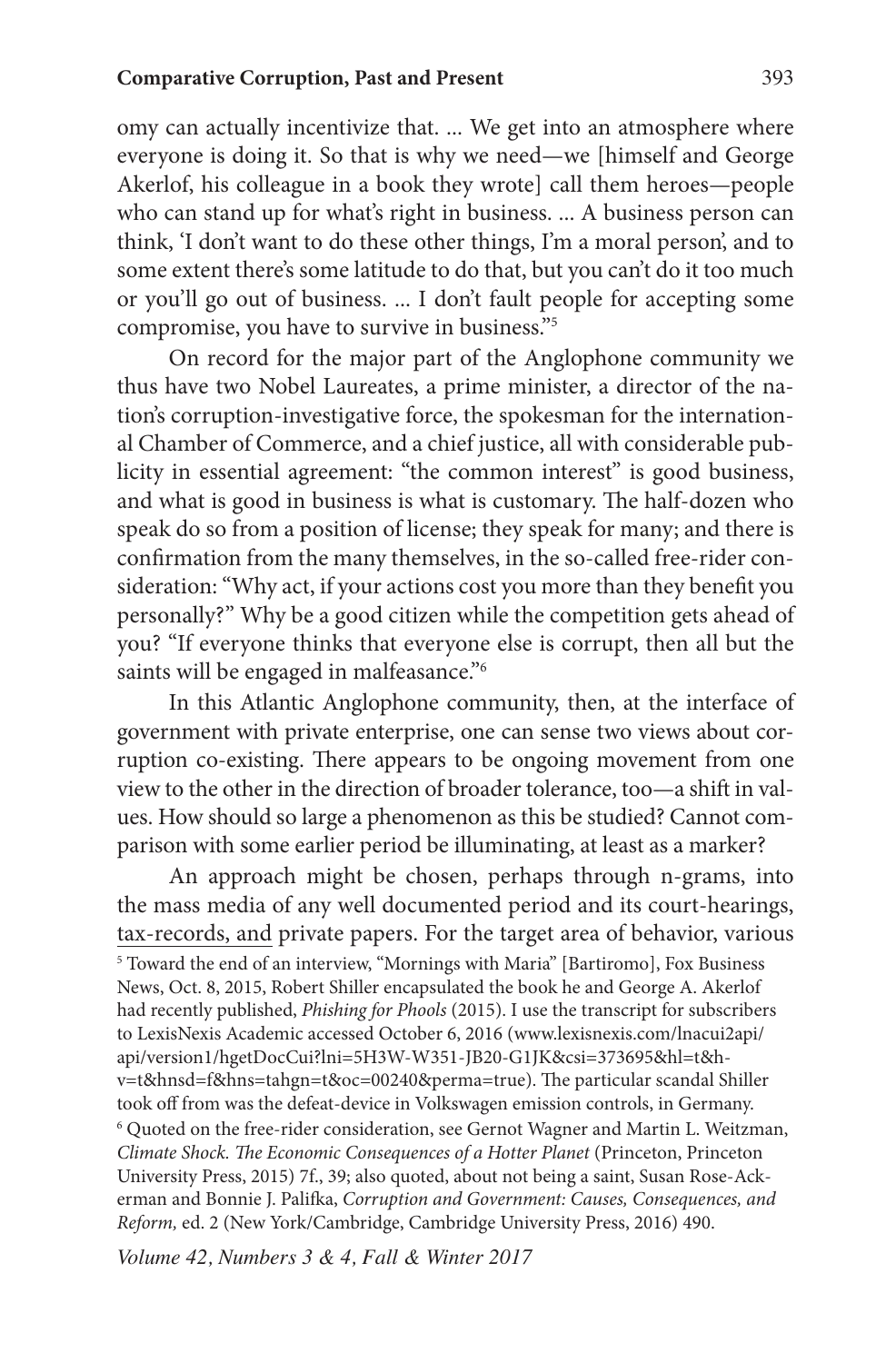explanatory factors could be identified and given a name, each, indicative of certain values: toward "profit-seeking", or "pro-social", "practical", "conscientious", "law-abiding", "pious", "independent", "socially integrated", and so forth. The initial defining of such terms, however, can only be subjective. Individual data-items must then be counted under one term or another—these too, subjectively. In the end, quantification yielding a profile of prevailing values must thus fall well short of "science" in the usual sense of that word.<sup>7</sup>

An alternative approach, perhaps no better but more congenial to historians, would accept subjectivity in some chosen reporter(s) and allow evidentiary weight to be assessed over time. An obvious example serving historians of the U.S. would be Alexis de Tocqueville. He would certainly count as a good reporter, perhaps no other quite so much admired, covering many thousands of miles in his back-and-forth across the young Republic east of the Mississippi, talking to hundreds of persons, and writing up his impressions while they were still fresh but in an unhurried fashion, all in the 1830s.<sup>8</sup> Now, by luck, there is a figure of just such claims to belief, ideally suited to my purpose: his name, Vincent Nolte (1779 - c. 1856). We have here someone deeply engaged in his times over decades and even wider reach, geographically, but strictly in the sphere of private enterprise and its interface with government. During this period he published a number of technical papers, market reports, and in 1847 two weighty volumes, inviting his readers' assessment of his professional competence; in his old age he offered an autobiography to a readership that included many of the persons he described, still alive, again open to challenge. He certainly appears a credible witness, not only to his actions but to the thoughts governing them; and together, thoughts and actions shed light on a long history of corruption in his world.

From age sixteen to past seventy he was engaged in business as much in America as in Europe, and, thanks to his courage, honesty, and quite remarkable head for figures, during most of this long life he was the trusted agent of the very biggest merchant bankers in the

<sup>7</sup> For illustration and discussion of the problems in social-scientific analysis of decision-making, see Ramsay MacMullen, *Why Do We Do What We Do? Motivation in History and the Social Sciences* (De Gruyter Open, Berlin/Warsaw, 2014) 19-26 and chapters 2-3 passim.

<sup>&</sup>lt;sup>8</sup> If any reminder is needed of Tocqueville's credit, not least among historians, see, e.g., Isaac Kramnick's "Introduction" to the Penguin Books edition of *Democracy in America* (2003).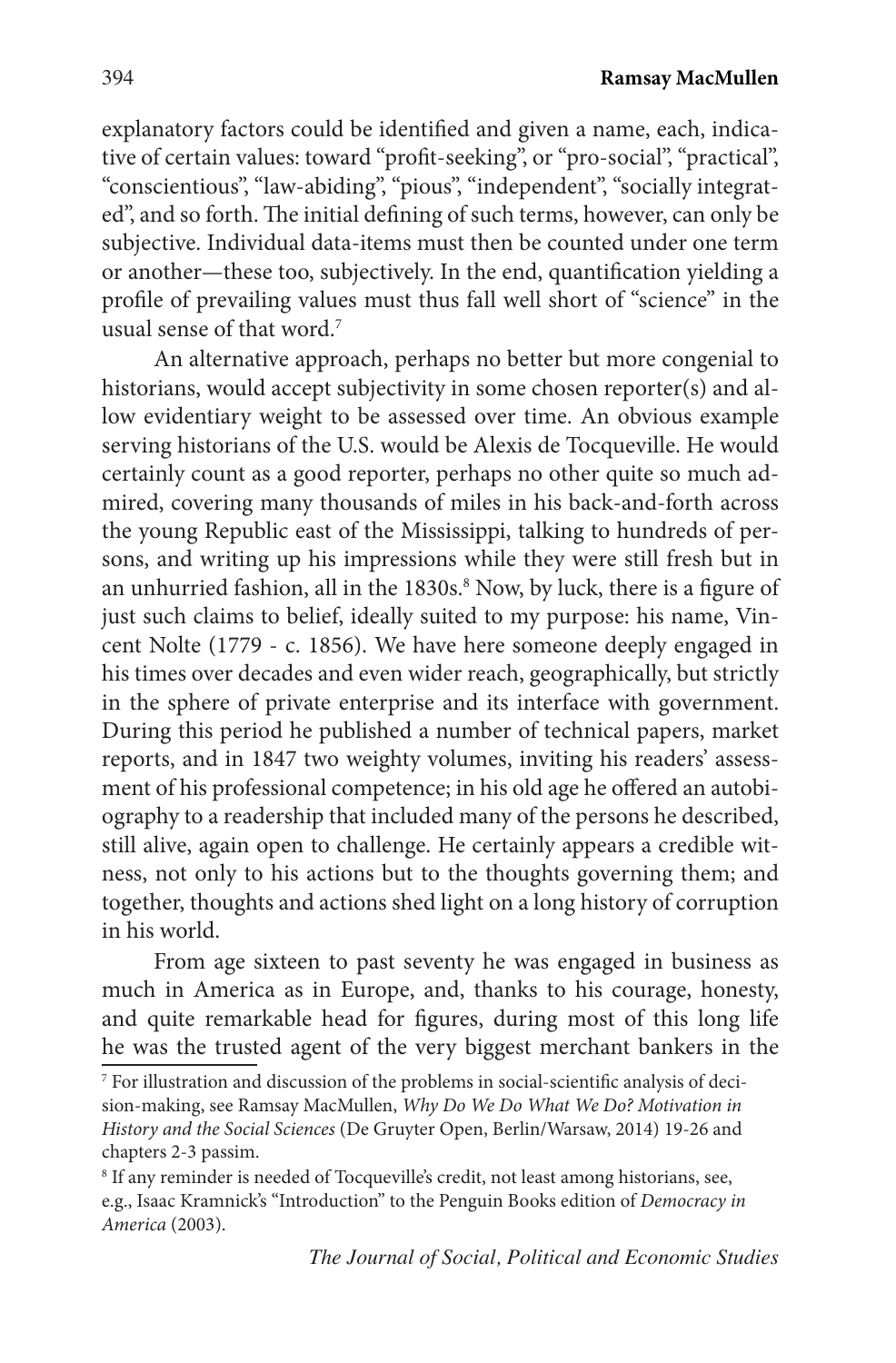West, from Gabriel-Julien Ouvrard in France, to Archibald Hope and sons in Amsterdam and especially the Barings in Exeter and London.<sup>9</sup> These were great houses. Regarding two of them, Nicolas Biddle wrote in a jaunty moment, "I prefer my last letter from Barings or Hope/to the finest epistles of Pliny or Pope". On a grand scale, Nolte's *Memoirs* show him serving the men who bankrolled Napoleon's army expenses; in less spectacular assignments, he represented the largest firms and himself, too, after he had earned the start-up money to become a merchantbanker on his own account.

Of all the qualities he offered to his employers, none was more essential than trustworthiness.10 Success depended on personal credit, most often involving delayed payment until Party 'A' had realized certain profits in order to return a loan from Party 'B'. Credit was personal. Nolte's focus was mostly on the cotton trade, but included sugar as well and eventually, arms, and for sums in the millions of dollars, francs, or pounds sterling. In his reporting, what interests me is the degree to which larger speculators lived in a world apart—such men as those he served or eventually such as he became himself, a "high roller". They lived above small investors about whom they knew very little.<sup>11</sup> Each world had its own ideas of right and wrong in money transactions. Among the elite, shrewdness and secrecy in outmaneuvering competitors were admired, but there was a sharp distinction drawn between what was still hon-

<sup>&</sup>lt;sup>9</sup> Fifty Years in Both Hemisphere, or, Reminiscences of a Former Merchant (anon. trans. from German, London, Trübner & Co., 1854), henceforward abbr. as "*Nolte*". It is a highly detailed account of more than 190, 000 words. For his earlier years, matching the world of American merchant families around the turn of the nineteenth century, compare William Walton Woolsey and his sons in New York, in Ramsay MacMullen, *Sarah's Choice 1828-1832* (New Haven, PastTimes Press, 2001) 130 and Chap. 3 passim; or in Britain, see Philip Ziegler, *The Sixth Great Power. A History of one of the Greatest of All Banking Families, the House of Barings, 1762-1929* (New York, Alfred A. Knopf, 1988) 29ff., and elsewhere; or in the splendid short biography by Margrit Schulte-Beerbühl, "Vincent Nolte: global player and bankrupt entrepreneur" (2017), http://www. immigrantentrepreneurship:p.org/entry.php?rec=17.<br><sup>10</sup> On Nolte's pride in honorable dealings and repute, see 359, 368, 433; at 418f., "an

honest man", as Lafayette wrote, Nolte was later graciously received by Queen Victoria. A like reputation was key to Francis Baring's success, see Ziegler, *Sixth* 30. For Nolte's views of dishonest deals, *Nolte* 366; and for his right to his reputation of honesty and the "'honestt trader' codes of behavior," see Schulte-Beerbühl at n. 105 (her article is unpaginated).

<sup>&</sup>lt;sup>11</sup> For Nolte's innocence of corruption to a late point in life, *Nolte* 389; in consequence, he could be "trapped", 327f., 389f.; in contrast, passim, rascality in New Orleans and in Marseilles, a "society of swindlers", 389.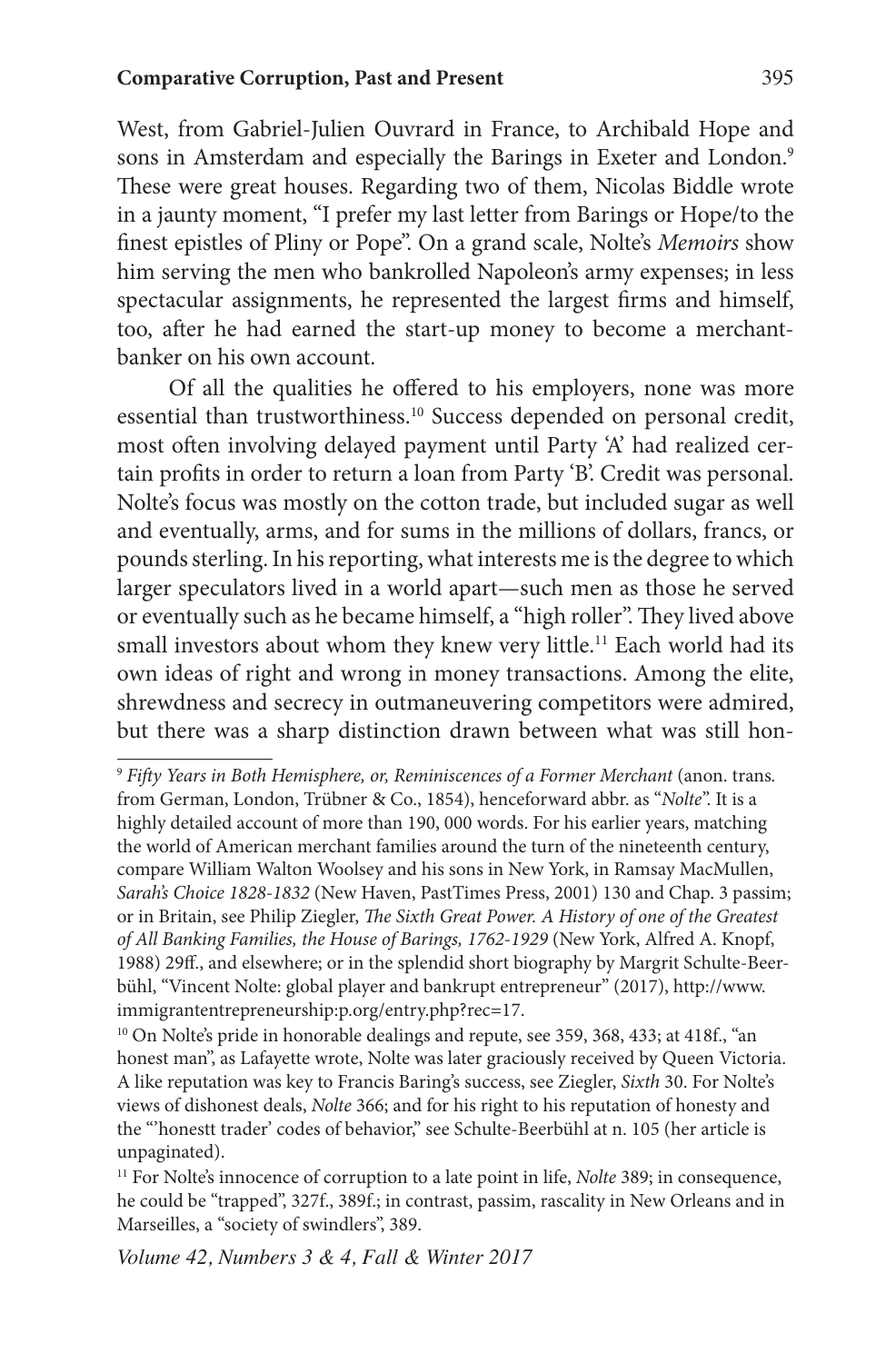est, and in contrast, what involved a breach of one's word or outright lies. Any advantage of the latter sort had to be called by its right name, plain "felony". In contrast, less-than-honorable entrepreneurs dealing with someone of the elite would not wish to get his hackles up or invite distrust; so, for example, they could talk about "judiciousness" to gloss over some manner of cheating or corner-cutting.<sup>12</sup> Periphrases and euphemisms bridged the distance, but at the same time made plain the gap, between Nolte's world and the larger one around and below.

High or low, the population opened to study by his *Memoirs* in six or eight great cities on both sides of the Atlantic, and the drawn-out period we can observe as well, are very considerable. The particularity of detail he offers, where it is easily checked, stands up to challenge, too; and money-related behavior is continually on display, often in transactions involving government agents. Thus he offers much that is relevant to my inquiry.

Of special interest is Nolte's eventual failure in business and his entanglement in British law and litigation. The suit he brought in his defense involved no small matter. A legal point of the first importance was at issue, and the sum concerned, really large.13 He had to apply to the British Court of Chancery for relief. It was there that Dickens' *Bleak House*, set in a time around 1830, imagines a trial stretching out almost beyond belief; but Nolte's experience only a few years earlier confirms Dickens' imagining. He found the advancement of his cause to be controlled by court officers of several ranks who could defer it again and again—unless they were well paid not to. Of the whole system, the Lord Chancellor Eldon himself had or pretended to have no clear understanding despite his decades on the bench.<sup>14</sup> Being forcefully informed

<sup>12</sup> Nolte, 294, a Baring director's unequivocal judgment of "felony"; considerations of profit alone, though "judicious" (295), are part of the "art of overreaching", that is, deceiving, "and cheating"; "overreaching goes for cleverness" (297); but lying is "scandalous", 294.

<sup>13</sup> The question was (*Nolte*, 340), whether the whole firm was responsible for the debts of a single partner; the sum Nolte sued for from his partner was £123,000, or today, roughly £10,381,000, *Nolte* 331. For reckoning today's equivalent, I use the "Historical UK inflation rates and calculator", @inflation.stephenmorley.org, showing an increase of 100 times in value, 1825-2016.

<sup>14</sup> Chancery court delays, "extraordinary dilatoriness" in 1621, see Duncan Mackenzie Kerly, *An Historical Sketch of the Equitable Jurisdiction of the Court of Chancery*  (Cambridge, Cambridge University Press, 1890) 155; Parliament-required guidelines for litigants posted in illegible scribbles and Latin, in 1641 (157); and a revealing declaration in 1725 by judges before a bench of Lords, "that the sale of an office which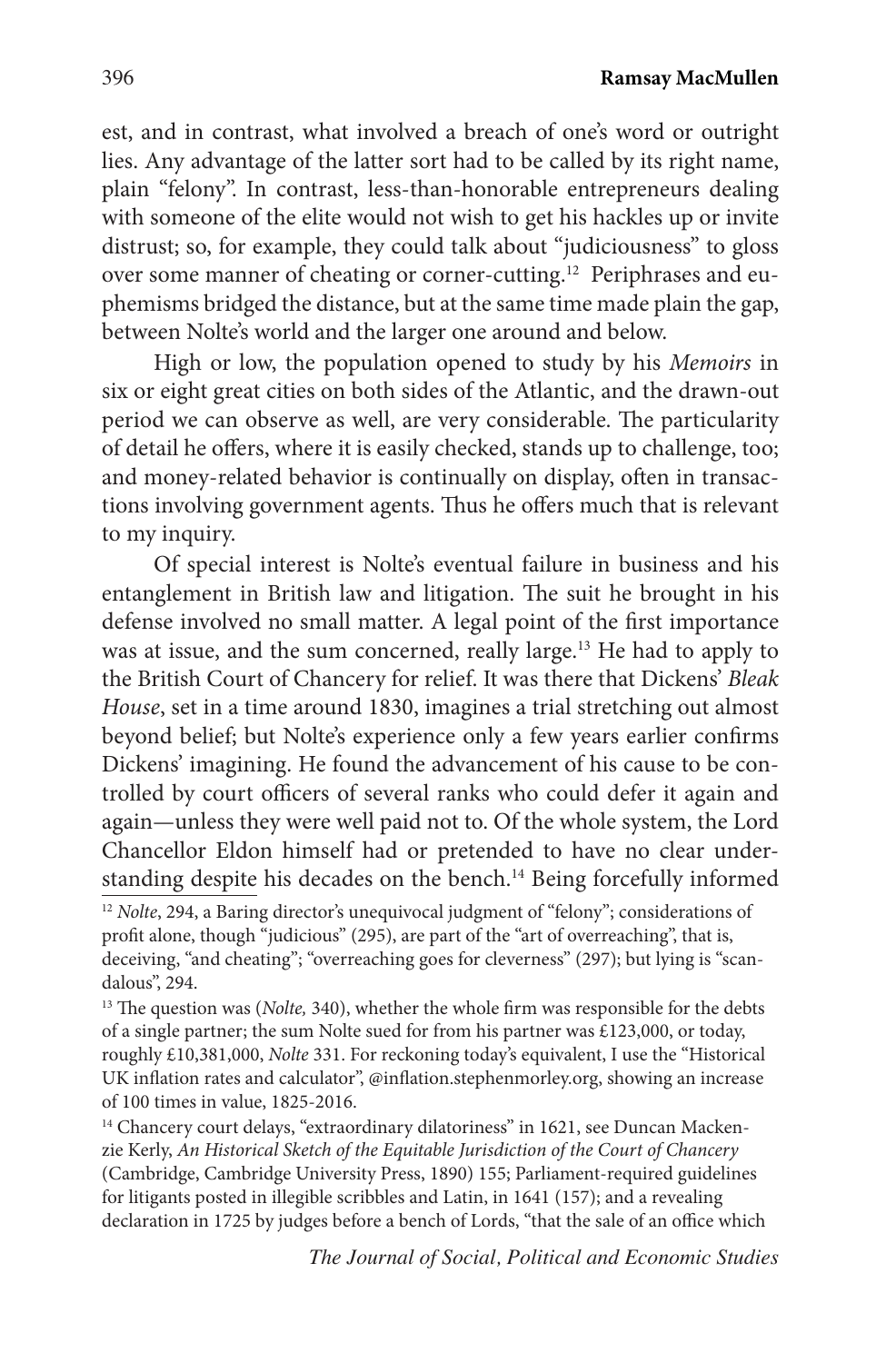of the facts, though he freed up Nolte's suit, the traditional arrangements were not otherwise disturbed.

Only a year prior (1825), those same arrangements affecting every part of Chancery's table of organization had been fully unfolded to the British people in a small book or big pamphlet by Jeremy Bentham, "finding the practice of the Court of Chancery replete with fraud and extortion". For this, the Chancellor himself from the start had "formed and began to execute a plan for screwing it up for his own benefit to the highest possible pitch". His aim had been "the more effectual corruption of himself and the other chiefs" and their subordinates, evidently some dozens of them. They thwarted attempts at reform; for "the Chancellor went to Parliament, and got the corruption established".<sup>15</sup> Only after further efforts was "the Augean stable" made cleaner in the early 1830s by the Whigs under Henry Brougham's leadership.16

The lower ranks serving in the Chancery courts, the ushers and tipstaffs known by the metal cap on their rods of office, were entitled to their "gratuities", so-termed, and themselves "feudatories". They could, for example, by a law going back to 1729, charge six shillings for escorting a convict to prison—a mere six shillings, true, and strictly according to the posted list of fees but roughly £250 (\$333) in today's currency. It was a regular part of a good living. Higher ranks for their duties exacted £2,300 annually (£230, 000 today); toward the very top, the yield of "patronage" included the right to appoint to office, which would bring in sums reckoned today at \$250,000 -750,000. These fee figures also were publicly displayed.17 Over all, the servants of the court were its effective

related 'to the administration of justice' was not an offense at common law," in John T. Noonan, *Bribes* (New York, Macmillan, 1984) 389f. With Eldon in charge from 1801, "dilatoriness increased" despite Parliament's repairs (Kerly 181); in *Nolte*, 337ff., Eldon expects what seemingly he doesn't see happening, and doesn't control; but the truth being explained, he responds, "Shameful! shameful!". Note Eldon called a "consummate hypocrite" by the Lord Chief Justice, in Frances Hawes, *Henry Brougham* (London, Jonathan Cape, 1957) 175, cf. also Bentham, *Indications Respecting Lord Eldon, including History of the Pending Judges Salary-Raising Measure* (London, John and H. L. Hunt, 1825) 42.

<sup>15</sup> See especially the first third of Bentham's *Indications*, the quoted words from pp. 1 and 4.

<sup>16</sup> Among many works on Brougham, Hawes' is most notable for insight and pace; as to Brougham's reform bill on Chancery, see 223f., with Wellington's term for it, "an Augean stable"; 221, "House of Fraud" in Sydney Smith's words; 236-40, on Brougham's attack on "old corruption" in 1832.

<sup>17</sup> On this terminology, see Bentham, *Indications* 10f.; 12, "fees" also called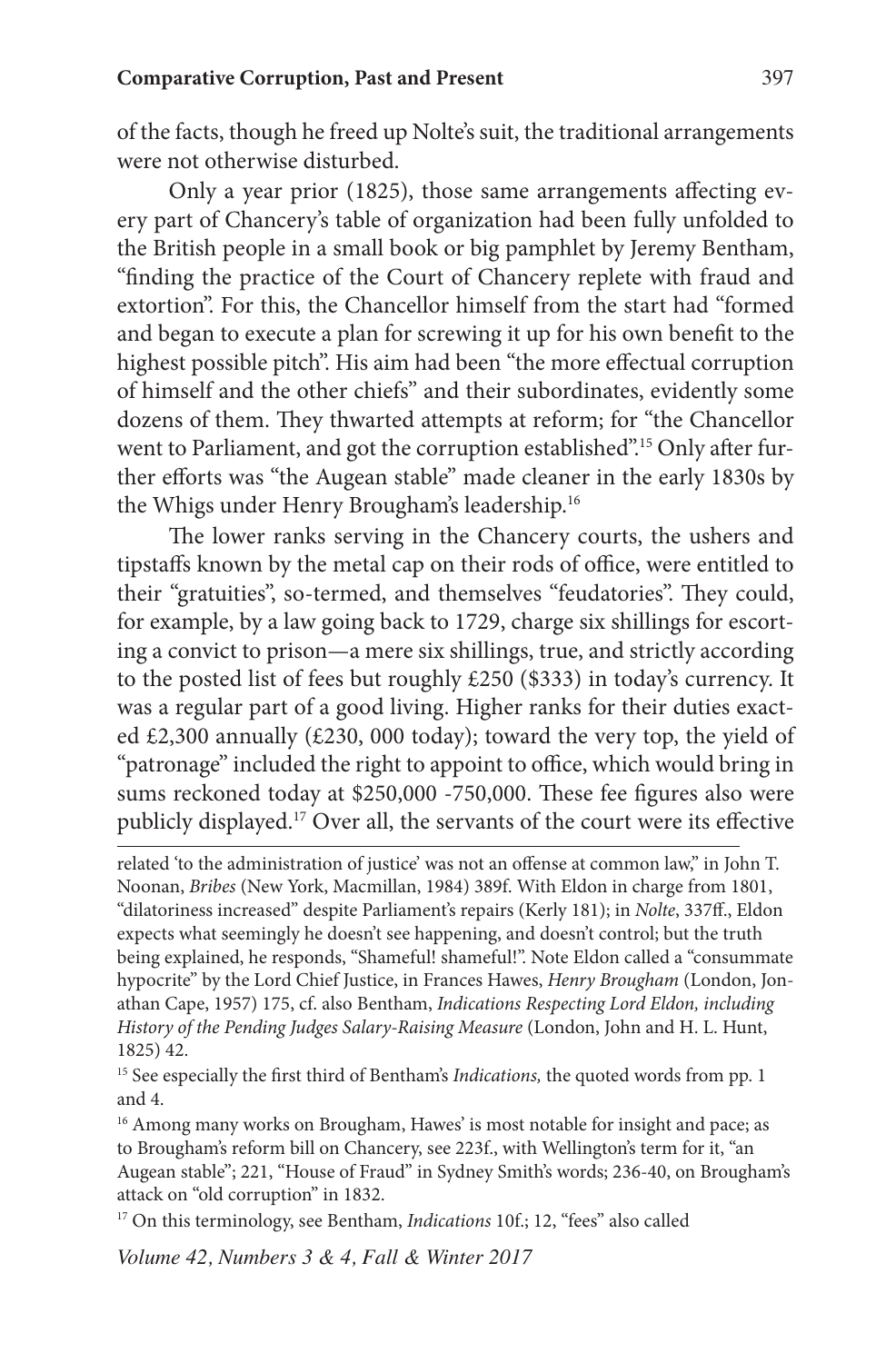masters, with "everything at *discretion,* everything as they *'shall see fit*'". Ambiguities and complexities in the law of course helped them; they steadily increased their charges. So wrote Jeremy Bentham; but as Frances Hawes put it, lawyers, too, in practice in Chancery introduced many "unnecessary intricacies of the law which added so much to their fees*"*. 18

Just how "the King's Conscience" (as the Lord Chancellor was called from Elizabethan times) somehow came to preside over such a large instrument of profit, one so close to the center of British law, and how its routines began to spread by uncontested imitation to other courts, is a large subject; but there is, in aid of initial entry to it, the fact that by the turn of the eighteenth century it had "long been a practice for the Chancellor to get New Year's gifts as customary from officials". It matters not whether that great judge, in some remote time, had at first asked, or instead, those lowlier persons had freely offered such tributes. In any case, among his staff, here lay the origins of corruption in his tolerance of ingratiation. Once intimated, tolerance turned into custom, and custom, into a right. It was insisted on by all those of whatever rank whose favor might be sought during a suit. Whatever was wrong about their demands, though from time to time perceived and publicized, seemed generally supportable. Profits increased only little by little, taking money from litigants who knew what to expect and, in the end, putting it into the hands of perfectly respectable persons, including ushers, clerks, barristers, solicitors, judges, and sinecurists nominated from among unpromising younger sons and indigent archbishops.<sup>19</sup>

"compensation money", or "expedition money," Kerly, *Historical* 156; specific values in Bentham, *Indications* 38, for the escort to jail; upper ranks, Kerly, *Historical* 174 (a Mastership at £6000 in 1725); others, in Bentham, *Indications* 13, £2,000 (today, £200,000) for bestowal of a sinecure, from which the beneficiary in turn could draw his profit, and up to £7,000 for higher positions (today, £700,000), "plunderings sanctioned by Parliament"; p. 37, £42 charged by a tipstaff to enter a plea; and so on, pp. 39-46. At the time of Bentham's pamphlet, there were money-court cases totalling £40 millions (£40 billions today), cf. Kerly, *Historical* 271.

18 "Discretion," quoted, Bentham, *Indications* 47, with many instances of calculated ambiguity and obfuscation, passim; and compare his emphasis (7) on the freedom to charge, in 1824, where lawyers leave a blank in affidavits to be filled in by court officers *ad lib*., while at other points in proceedings they could profit from contrived confusion, cf. Hawes, *Brougham*, 202, quoted; and Kerly, *Historical* 158 and 266, for more on ambiguities.

19 The terminology ("long ... practice", etc.) is all in Kerly, *Historical* 174; compare (156) the "right" to fees, which (178f.) are "permissible", and in Bentham, *Indications* 17, "sanctioned by Parliament", exaction (17) benefitting archbishops, by a law of 1743, and in other connections, being (25f.) "so long acted on, ... the court must be considered as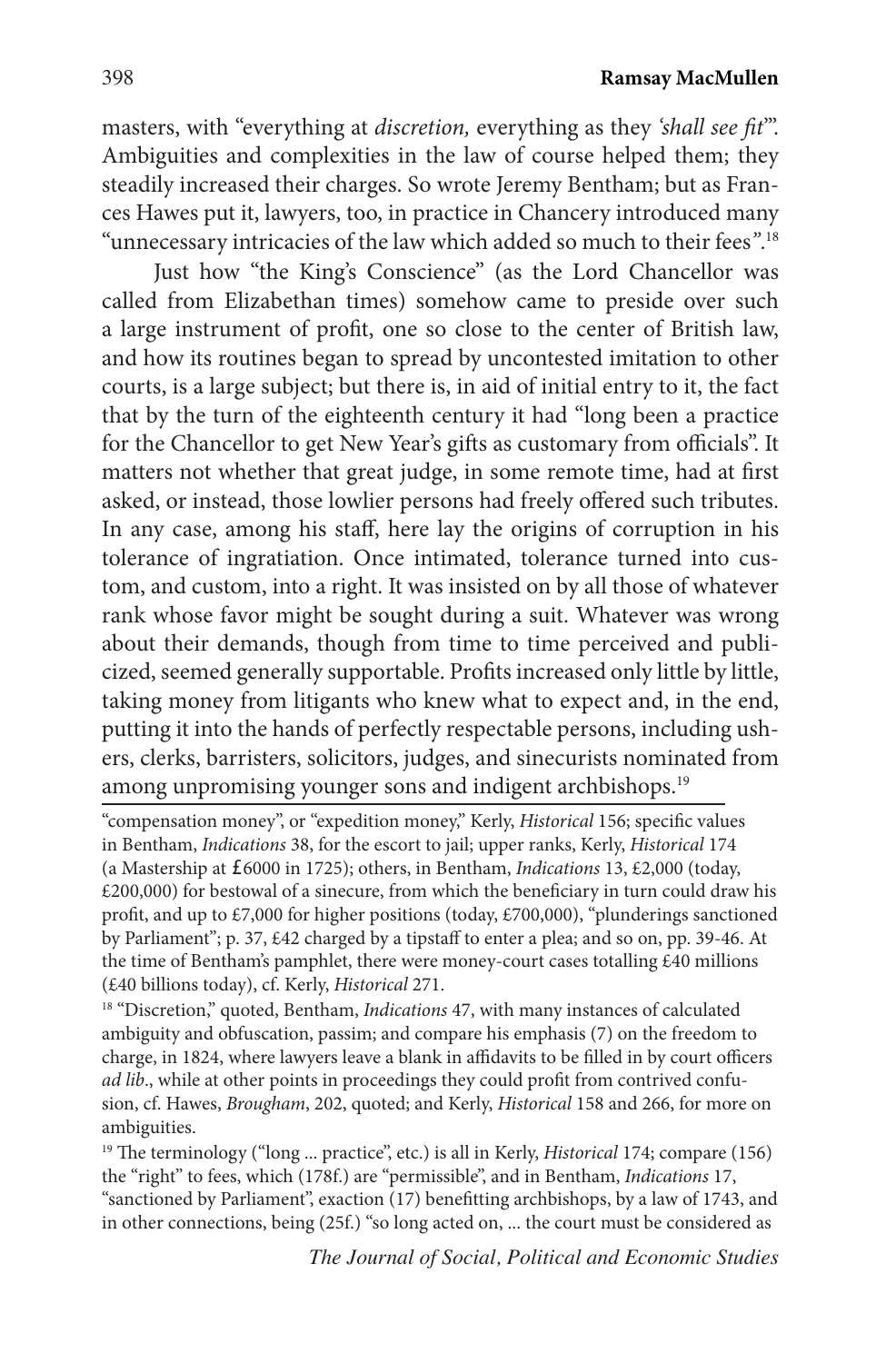Such was the structure that Brougham in the 1830s determined to bring down, doing so head-on through the substitution of set salaries for all concerned. His success removed long-established custom as the justification for venality without too sharply endangering the livelihood of its beneficiaries. What was obvious to everyone at the time was the fact that corruption was indeed a bad thing and a scandal, as had been most emphatically proclaimed many times in the previous several centuries; but at the same time, it was a *bonum* as learned lawyers of the time would have said, and acceptable as a fact of life—indeed an absolute necessity for all sorts of good people in and out of parliament. The paradox confronted is obvious. Indirectly, it informs a scholarly treatment of Chancery by Duncan Mackenzie Kerly, so learned and detailed but also so apologetic, and still today the standard account.<sup>20</sup>

In a period of less developed government, under the first Elizabeth, we can observe how only the administration of justice seems to have required gate-keepers at various points of operation, among whom corruption could take hold. Of course there were other needs of state inviting venality, for example, in ship-building or mining; but they could be adequately policed. Gate-keepers needn't exist at all, or they could be closely controlled. This was why (for example) Elizabeth resorted to the Fuggers of Augsburg in the 1560s to extract for her account the valuable metals of her realm.<sup>21</sup> The Fugger family had unique experience in mining. To them, she could entrust such operations or withdraw them at will; and the German firm was known throughout Europe for its trustworthiness.

By the later fifteenth century it had already routinized what was not

having sanctioned it" (after only 13 years!); further (36), the infection of the Exchequer and, in Kerly, *Historical* 165, of the common-law courts.

<sup>&</sup>lt;sup>20</sup> Kerly's book grows less and less detailed as he gets into the 1820s-1840s (chapter 13, "Reform"), addressing "scandal" and "abuses" (273f.) but only in protracted delays, not in corruption. He never mentions Bentham's treatise and barely refers to Brougham's remedial introduction of salaries (275); he focuses instead on lawyerly, jurisdictional matters, not administration and fee-structures. At the time he wrote he was only 25. The treatment of Hastings' corruption by most of the British elite of Hasting's own and the next generation seems also to have amounted to absolution, not to say reverence, see Noonan, *Bribes* 393f.

<sup>21</sup> On British mining, see Wiliam Gershom Collingwood, *Elizabethan Keswick: extracts from the original account books, 1564-1577, of the German miners, in the archives of Augsburg* (Kendal, T. Wilson, 1912) passim; on the Fuggers and mining, see Martin Kluger, *The Fugger Dynasty in Augsburg. Merchants, Mining Entrepreneurs, Bankers & Benefactors* (Augsburg, Context Verlag, 2014) 45f., 60.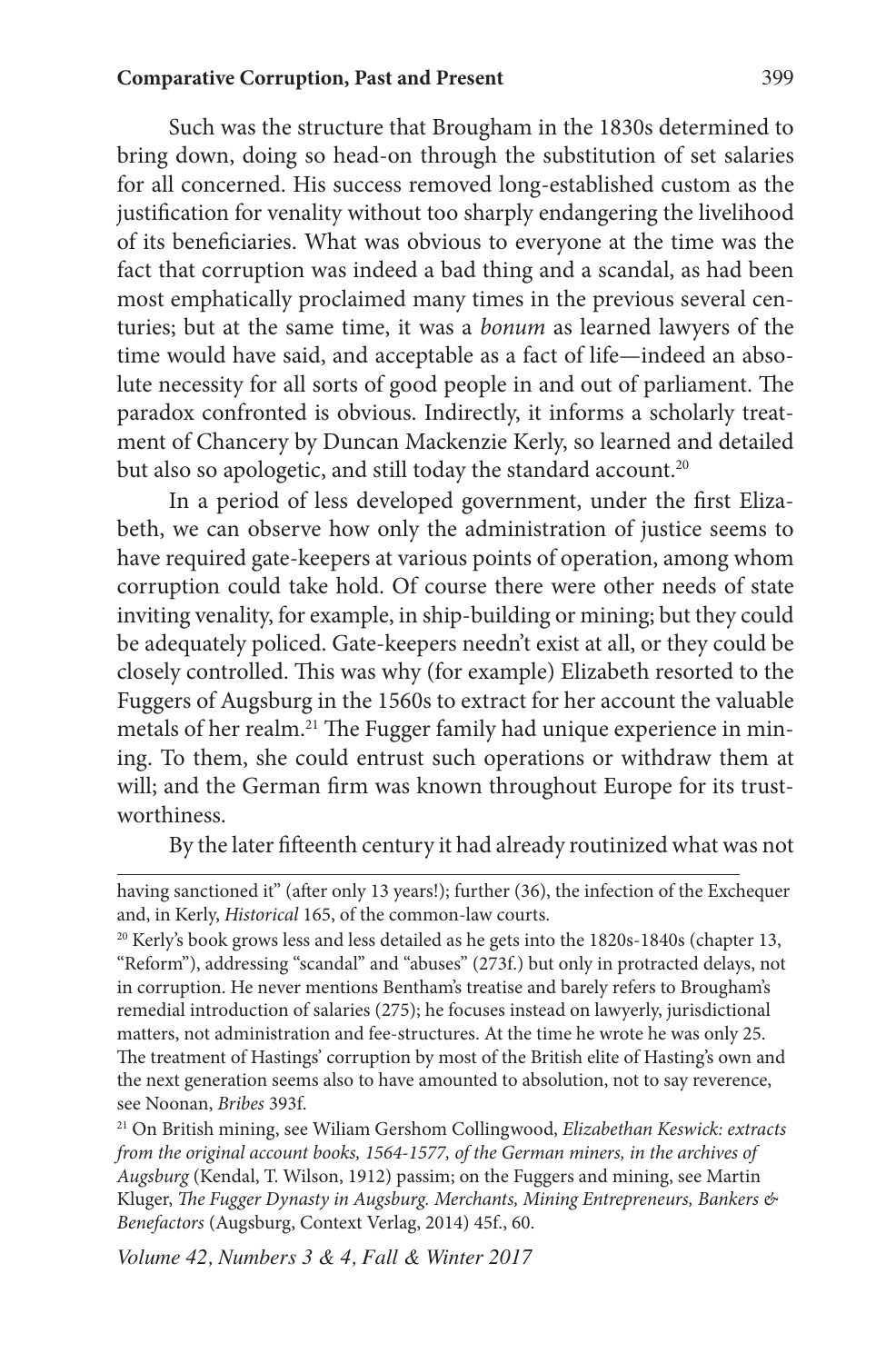uncommon in Germany: the schooling of recruits for financial careers in the needed mathematics and accounting skills, as well as a knowledge of the local law and the best firms in the various countries which a family bank must deal with. By Anton Fugger's time (b. 1493, later to become the richest man in Europe), this training might consign a boy in his early teens to the paternal but strict oversight of a partner-firm anywhere in Europe—a boy such as Anton apprenticed in a half-dozen cities; his brother Jacob, in Venice and elsewhere. These two had sons and grandsons. From among these, the "Faktors" were recruited to represent the house in foreign cities where, most likely, they would be seen as choice sons-in-law, and so, marry up, even into the local nobility. The weaker boys had been weeded out before they could ever get up in the ladder; for the better ones, throughout their working lives from their early teens, training of course was professional. There was pride in that; but emphasis was always quite as much on character, morality, and religion, to secure the internalizing of values and trustworthy behavior, that is, behavior always predictable regardless of surrounding pressures. So Queen Elizabeth could anticipate no risk in hiring this firm—no corruption.<sup>22</sup>

The Fugger training of its "Faktors" exactly anticipated and may be said indirectly to have shaped the teenage years of Vincent Nolte in Livorno and Hamburg.

At later junctures in British history when corruption was indeed on display on a very grand scale but tolerated by those in power, two names stand out. They are well known: Henry Fox and Warren Hastings. The first was essential to the king and his favorite son in the management of parliament; so Fox had to be given free access to the army's funds to help himself. The second, Warren Hastings of the East India Company, in the face of his accuser Edmund Burke, had won so many friends by selling them profitable offices, there was never a jury of his peers who could be found to condemn him.23 In both cases, the powers

<sup>23</sup> Walpole's name might seem a third and better choice. See, e.g., Philip Woodfine, "Tempters or tempted? The rhetoric and practice of corruption in Walpolean politics,"

<sup>22</sup> Reinhard Hildebrandt, "Diener und Herren. Zur Anatomie grosser Unternehmen im Zeitalter der Fugger," *Ausburger Handelshauser im Wandel des historischen Urteils*, ed. Johannes Burkhardt (Berlin, Akademie Verlag, 1996) 154-56, 165-71; Markus A. Denzel, "Professionalisierung und sozialer Aufstieg bei oberdeutschen Kaufleute und Faktoren im 16. Jahrhundert," *Sozialer Aufstieg. Funktionseliten im Spätmittelalter und in der frühen Neuzeit,* ed. Gunther Schulz (München, Harald Bold Verlag, 2002) 413-42 passim; Mark Häberlein, *The Fuggers of Augsburg: Pursuing Wealth and Honor in Renaissance* Germany (Charlottesville, University of Virgina Press, 2012), chapter 5; Kluger, *Fugger Dynasty* 29, 45f, 50, 60-65.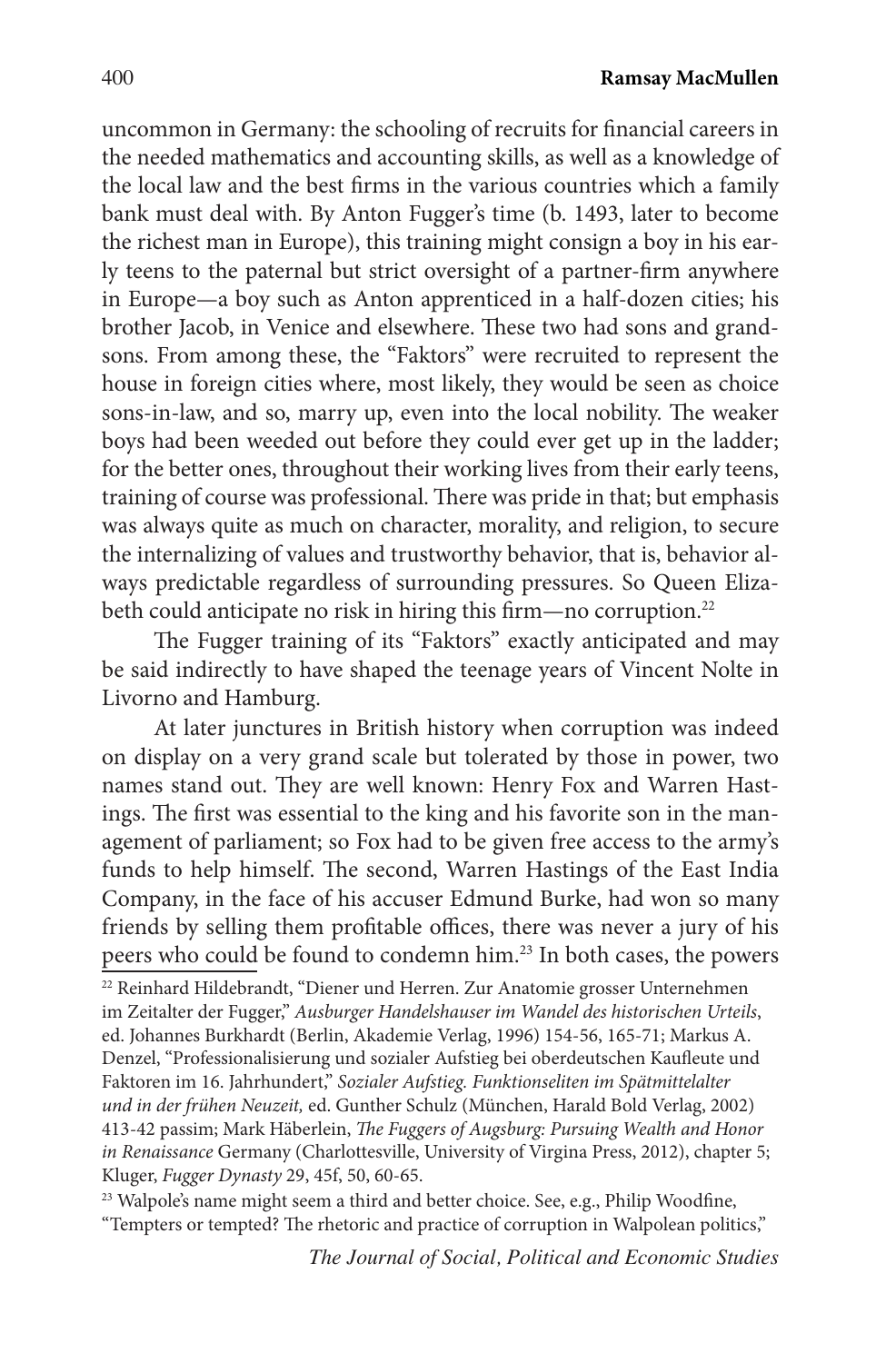that be were on corruption's side, leaving it to Bentham and Burke to cry out, "Shameful! Shameful!"

But now to return to Vincent Nolte at the end of his career: in the collapse of his own house and his consequent loss of credit, though without anyone having reason to doubt his honesty, he found himself obliged to scramble around for a living. Eventually he found his chance as a middleman in the supply of muskets and sabres to the French military. The service, he supposed, was like any other. Instead, as he learned, certain gate-keepers, certain officials authorized to make purchases for the armed forces, routinely sold their acceptance of the articles offered to them by a network of half-hidden suppliers. Without a bribe, no access to the customer. Corruption permeated the system from its very top to its lowest reaches. It was with these rascals that Nolte—believing himself, and in fact showing himself, to be still and always honest—had to do business. It was a fact of life in France as it was in England, that "a *poor* man *has* no honor".24 The bitter dictum was Dr. Johnson's, himself well acquainted with the face of poverty.

My next point of comparison is found long ago in Rome, beginning in Cicero's day. Comparability requires the discovery there of corruption appearing first among some little group of very poor men, whose obligingness to everyone above them gains them a post at the doorstep. There they can hold out a hand, humbly, being rewarded by anyone wishing entry; and by saving their rewards they can make a stairway into a better life—until in the end they find acceptance for their practices among all those lofty lords above them. Their acceptance may even take the form of law.

The acting out of this story advances only at a very slow pace, over a period of three or four centuries, in a state quite the size of Britain or

*Corrupt Histories*, eds. Emmanuel Kreike and William Chester Jordan (Rochester, University of Rochester Press, 2004); but he was not so spectacularly benefiting himself. On Fox's pay-off, >£4,000 annually, see even the faithful Whig Macaulay excoriating Fox, the first Baron Holland of Foxley, as the epitome of "tyranny and corruption", in the *Edinburgh Review* of 1841, *Literary and Historical Essays* (Oxford, Humphrey Milford, 1923) 518f. As to Hastings, see Noonan, *Bribes*, Chapter 14, esp. 412 and 416, on his distinguished support group; further, Fred Anderson, *The Crucible of War. The*  Seven Years' War and the Fate of Empire in British North America 1754-1766 (New York, Vintage Books, 2001) 174f., or Vinod Pavarala, "Cultures of corruption and the corruption of culture. The East India company and the Hastings impeachment," *Corrupt Histories*, eds. Emmanuel Kreike and William Chester Jordan (Rochester, University of Rochester Press, 2004) 296, 301-07.

<sup>24</sup> Samuel Johnson in Boswell's *Life*, April 22, 1777, with italics added.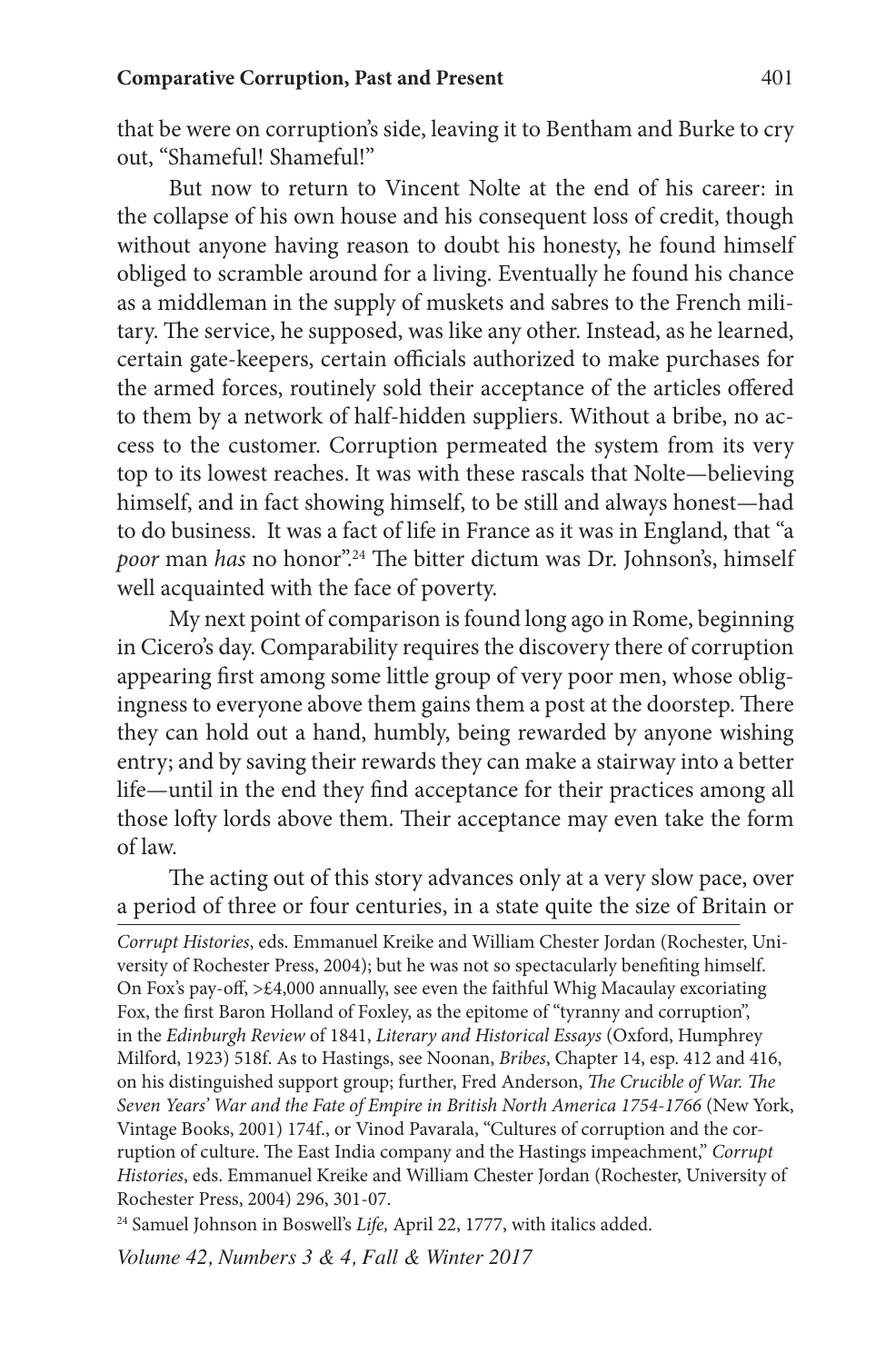France. In Cicero's day, Rome was already an empire, even as an oligarchy. In the real business of life which was war, plunder, and the seizing of other peoples' land, the dominant clans had long been able all to unite as a single armed force; more often, they could pass around positions of command without any one of their number, let alone any individual chieftain, gaining a settled ascendancy. In domestic affairs, when they served as judges they had little business to attend to and wide discretion in their verdicts. Of written law there was a minimum; of customary law, most dealt with property. There were no police or public prosecutors to initiate action or enforce regularity; disputes between citizens or claims of damage were initiated instead as personal suits, where connections and backers, that is, clan power, played the most important part. In sum, there was hardly a place for corruption because government itself was so small, and so much of alternative authority was supposed to rest, and generally did rest, in the hands of private individuals and a few score of families.

Certainly, gifts and connections gave rise to favoritism and unfairness in jurisdiction and to charges of bought witnesses and judges. About such matters in the last half-century of the oligarchy, our best informant by far is Cicero. In combination with other evidence scattered about in his letters and in historians of the time, his speeches show governmental corruption rife in Rome at the height of its power, even endemic; but so long as only foreigners were the ultimate target of exploitation, it was devil-take-the-hindmost!25

As an illustration of the distinction: the notorious governor Verres of Sicily was sent into exile for the sums he and his tax collection and judicial hearings had extorted from Romans resident in Sicily, while on the other hand, though resorting to wholesale bribery and worse, Pompey the Great and associates like Aulus Gabinius could escape punishment in the courts for what they had wrung from Eastern kingdoms. Everyone agreed such things were an outrage, but what could you do? At least they posed no threat to the common good.<sup>26</sup>

<sup>&</sup>lt;sup>25</sup> The best known speeches concern, as targets or clients, Gaius Verres, Aulus Gabinius, and Gaius Rabirius Postumus. Of the latter two figures, Mary Siani-Davies, "Ptolemy XII Auletes and the Romans," *Historia* 46 (1997) 322f., 328ff., traces a tale of bribery, intimidation, and murder in the capital in their support of a candidate for the throne of Egypt, for a stupendous price.

<sup>&</sup>lt;sup>26</sup> Classicists have trouble seeing the difference between a practice known in Cicero's society, generally condemned, and the same practice centuries later pervasive and officially tolerated. See, e.g., Richard J. A. Talbert, "Corruption and the Decline of Rome by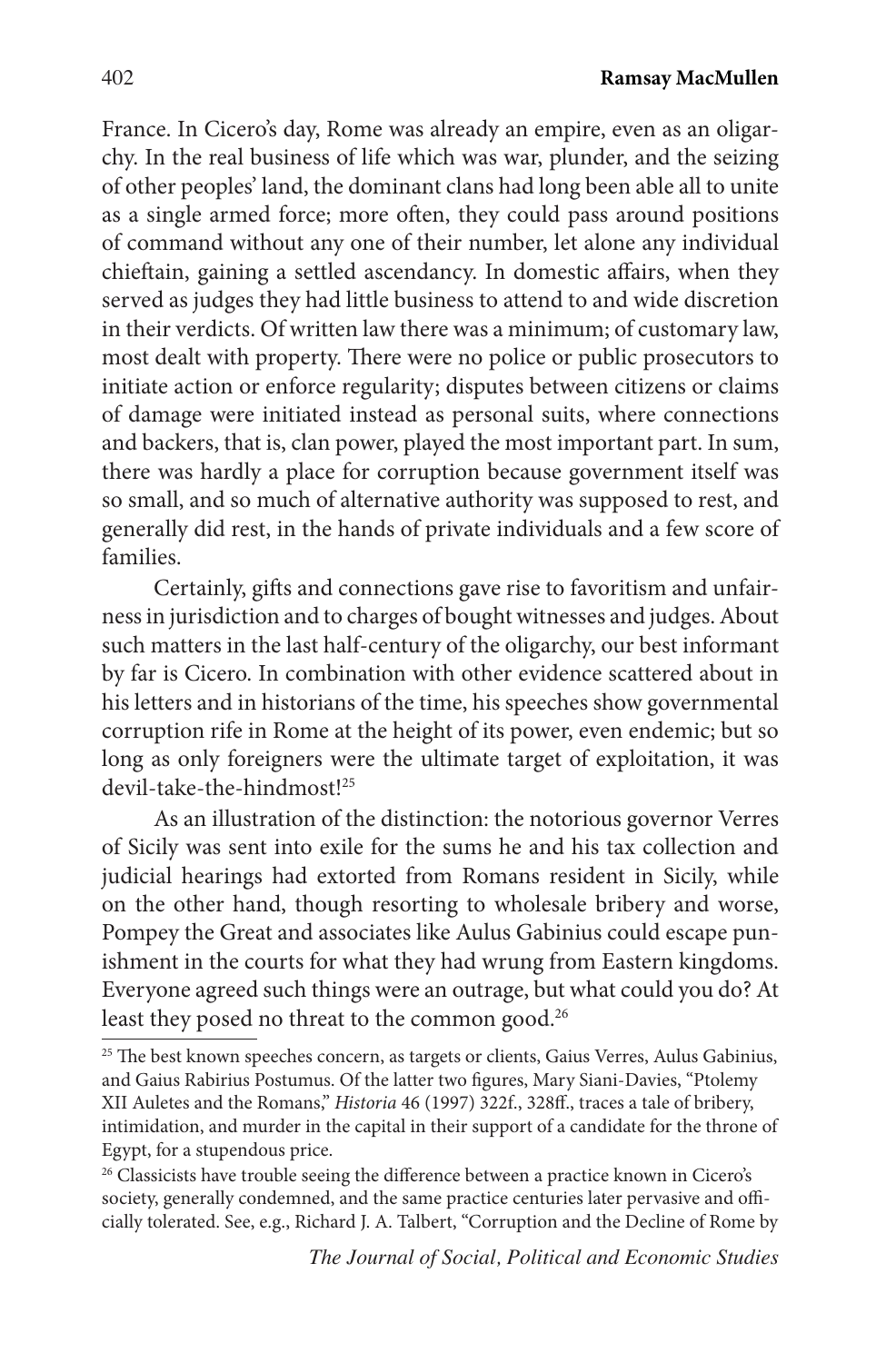As for the dangers inherent in conquest, where subordinates enjoying some office might have siphoned off its rewards, the oligarchs relied instead on open bidding by private companies to do their work for them. If the work was dishonest, another company could be hired to collect taxes, work the mines and quarries, and so forth.<sup>27</sup> Where there were abuses (as there were), they could be controlled by the patron-client system. The evidence recalls Elizabeth I and the Fuggers. Like the Fuggers, Romans of real wealth who used it in any way actively (as most did) did so with the help of accounting procedures every bit as advanced in Cicero's day as in Europe of the sixteenth century, whether in areas of production or transport or any other economic activity.<sup>28</sup> So checking up on crooked servants was not difficult.

And in the drawn-out, institutionally conservative transition from

Ramsay MacMullen," *Phoenix* 45 (1988) 86; Frank W. Walbank, ["Review"] of the same book, *Liverpool Classical Monthly* 14 (1989) 110f.; Jasper Griffin, "Greeks, Romans, Jews & others," *New York Review of Books* 36, 4 (1989) 8; or Peter A. Brunt, protesting that even the worst emperor would never tolerate corruption (!), cf. Ramsay MacMullen, "Tracking value changes," *Aspects of the Fourth Century A. D. Proceedings of the Symposium Power & Possession: State, Society, and Church in the Fourth Century A. D. ... Leiden 1993*, eds. Henri Willi Pleket and Arthur M. F. W. Verhoogt (Leiden, Leiden University, 1997) 126.

27 See most recently illustrations in Stefano Genovesi, "L'amministrazione dei metalla di proprietà del princeps in età augustea: fonti archeologiche a confronto," in *Interventi imperiali in campo economico e sociale. Da Augusto al Tardoantico*, eds. Alfredina Storchi Marino and Giovanna Daniela Merola (Bari, Edipuglia, 2009) 30f., 41ff., and passim, showing extraction of metals in the western empire directly by the army or indirectly by licensed consortia; and on quarries, in these same *Interventi*, Cristina Serafino, "Cave, miniere, salari: il caso de Mons Claudianus," 47, 49, and passim, showing close centralized accounting.

<sup>28</sup> Granted, of course, the fundamental difference of Roman, pre-capitalist enterprises: see Giuseppe Pucci, "La produzione della ceramica aretina. Note sull'industria nella prima età imperiale romana," *Dialoghi di archeologia* 7 (1973) 261, 276, 280; illustrative of the nature of manufacture even on a huge scale, yet in tiny units easily controlled, see the records of the forty-odd master-potters' cluster producing up to a million vessels in a year, in Albert Grenier, "La Gaule romaine," *An Economic Survey of Ancient Rome*, ed. Tenney Frank 3 (Baltimore, Johns Hopkins Press, 1937) 543, 560. Generally on accounting practices, see Peter Temin, *The Roman Market Economy* (Princeton, Princeton University Press, 2014) 180-89 passim; specifically in a major industry, grain-dealing, insights in Gilles Bransbourg, "Les taux d'interêt des Sulpicii," Les affaires de Monsieur Andreau, Économie et société du monde romain, eds. Cathérine Apicella, Marie-Laurence Haack, and François Lerouxel (Bordeaux, Ausonius, 2014) 130-33; and on the wealthy, beyond their landed estates, active as entrepreneurs, see illustrations in Ramsay MacMullen, *Corruption and the Decline of Rome* (New Haven, Yale University Press, 1988) 251f.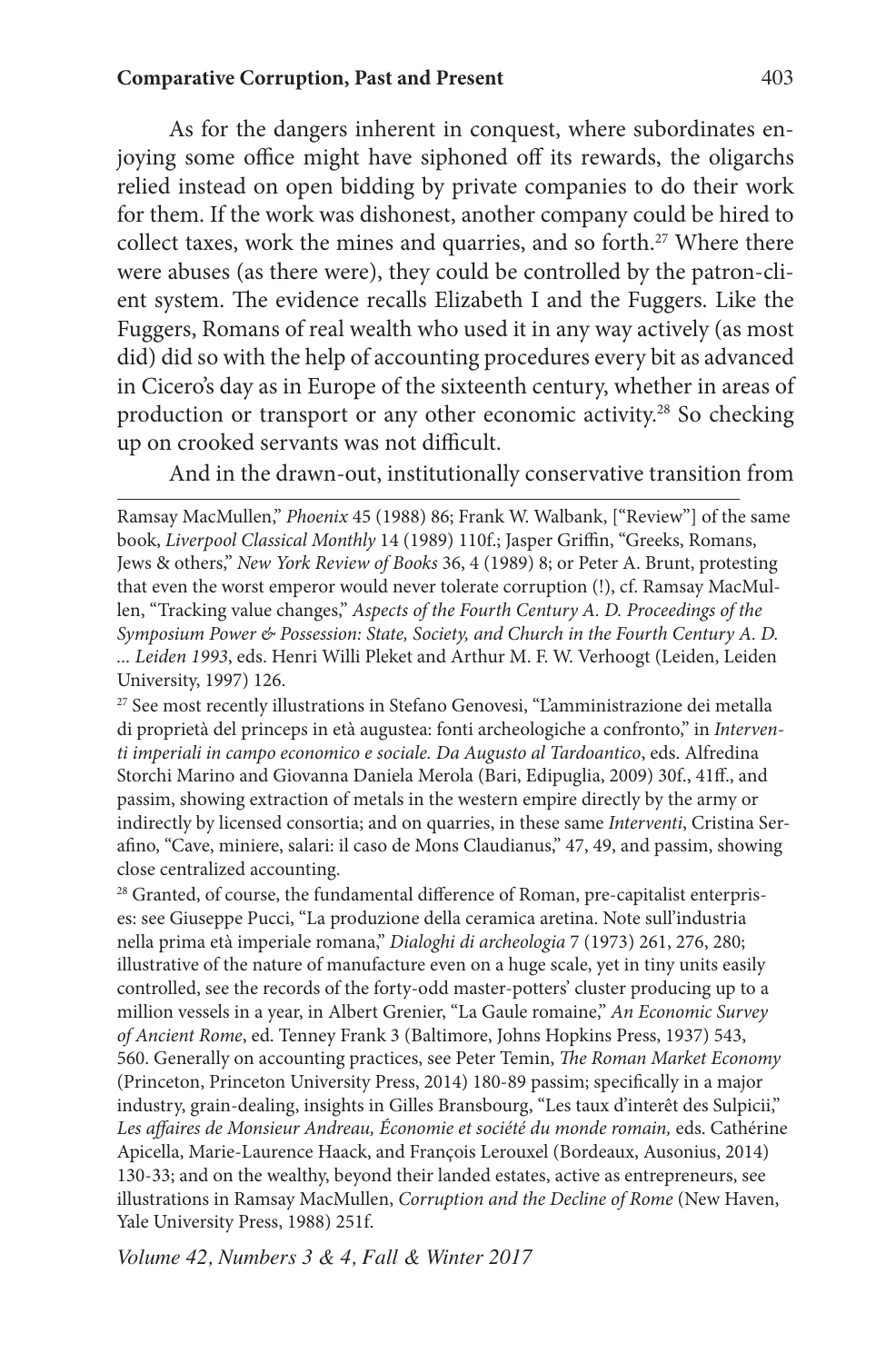oligarchy to monarchy, the private practices of senators and the rest of the upper classes were imported into the imperial government. They were quite up to the job. Without pause or check, Augustus' business became in fact the business of the Roman empire, just as his household became the empire's administration—which, then, very naturally replicated what he and his class were familiar with, as sound practice. As in any enterprise with a labor force above a dozen, he and his successors delegated all menial tasks to their slaves, some highly trained, and all, kept on a tight leash. Witness at the center, in the palace staff, one individual being detected with his hand out to petitioners and ambassadors, asking them for too much. Augustus ordered his legs broken. Another too-greedy servant a half-century later was warned with grim humor by Vespasian, that he could continue his practices provided he passed on his take to the emperor. Such anecdotes show us control of the gatekeepers, but we may take them as indications of how irregularities in scribal or accounting duties could be handled as well.<sup>29</sup>

The monarchy as Augustus shaped it can be thought of as an armature of many, many patron-structures, including and topped by the grandest of all, his own, through which by ties of influence and dependence his wishes could usually reach indirectly into areas other than military, everywhere. Everywhere, however, the Haves independently as patrons ran things in their cities and the surrounding villages—in some provinces, before as after Cicero, for centuries, even legally owning whole villages. City senates were their club, and there they met and disposed of still more business. The less need, then, for big government at the center, with its openings to corruption; instead, *they* were government. Within their world a million little decisions were made every day, and some big ones too. According to their values, having influence and using it for one's friends and dependents was not only honorable but openly to be celebrated. If monetary rewards were somehow involved, they were not spelt out. To demand or offer cash was beneath one's dignity.30

Corruption certainly had a place in the empire. In the capital itself as in other Italian cities and provincial ones on the Italian model, elected

<sup>29</sup> Slaves controlled, in MacMullen, *Corruption* 126, 146.

<sup>30</sup> MacMullen, *Corruption*, 95, 112f., 119, the shape of the influence pyramid; 42, 47, 49, 89f., 93, 101, 105-13, and 132, offering evidence of cronyism among urban elites, sometimes for corporate benefit; 86, 126, habitual gift-exchanging but (127, 132) money makes an act or relationship base and scandalous; and on the role in city senates, 115ff., 121.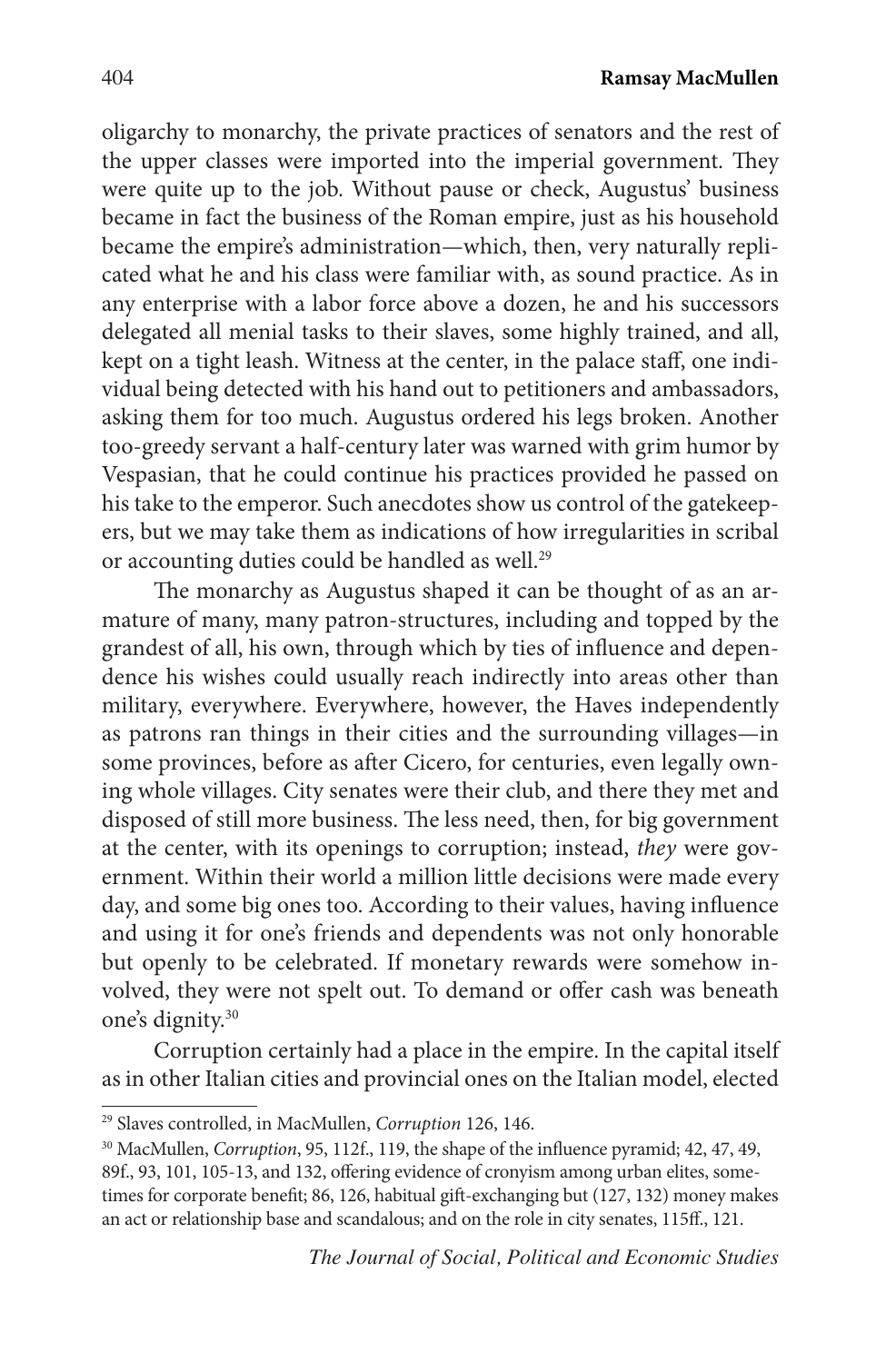magistrates were assigned small staffs of public slaves to help out the personal slaves they brought into office with them. These *decuriae* expected tips, legitimated by custom and amounting to so much that members by Cicero's time were no longer all drawn from servile ranks but some of them, ex-slaves, and then humble free citizens who had bought in, in the certainty of making a profit. They could successfully defend their purchase into the law courts as a piece of property to sell or bequeath. A few centuries passed, and they might be commemorated as civic notables. They had risen from humble gatekeepers into higher positions of decision-making, getting tips at this latter level as well, according to fee-lists known and posted up on the wall. These too were accepted by the courts. The *decuriae* didn't seem to do much harm, having no access to large sums or authority.<sup>31</sup>

The army, however, was a quite different matter. Its inner workings, at least below the commissioned ranks, were all notoriously corrupt. The lower ranks had to buy off the savagery of the sergeant, who in turn paid the captain to look the other way. So long as most postings were on the frontier, the soldiers' needs couldn't be supplied from the shakedown of civilians. When, however, a detachment was assigned to a governor in some provincial capital, the pickings were better. From the first century on, for reasons of economy in transport and distribution, they were more and more often billeted in or near cities.<sup>32</sup> There, they were always a problem. By the mid-third century, as urban postings became more common, soldiers were used increasingly in jobs that combined authority with discretion, as police or in recruiting to the army or compulsory road-building, transport, even in accounting duties, and especially in tax-collection, where the best opportunities for extortion could be found.33 Yet they remained in the servant class, as that was defined among the Haves.

<sup>31</sup> MacMullen, *Corruption* 124f.

<sup>32</sup> Urban postings, MacMullen, *Corruption* 146, 209-17; Ramsay MacMullen, "Cultural and political changes in the 4<sup>th</sup> and 5<sup>th</sup> centuries," *Historia* 52 (2003) 480f.; and Mac-Mullen, "Soldiers in cities of the Roman empire," *Revue des études militaires anciennes* 3 (2006) 123-30.

<sup>33</sup> Army life and venality, Ramsay MacMullen, *Soldier and Civilian in the Later Roman Empire* (Cambridge, Harvard University Press, 1963) 84-89; further illustrations, e.g., in Stephen Mitchell, "Requisitioned transport in the Roman empire: a new inscription from Pisidia," *Journal of Roman Studies* 66 (1976) 115f.; in MacMullen, *Corruption*  129, 193; or in Richard Alston, *Soldier and Society in Roman Egypt. A Social History*  (London/ New York, Routledge, 1995) 79f.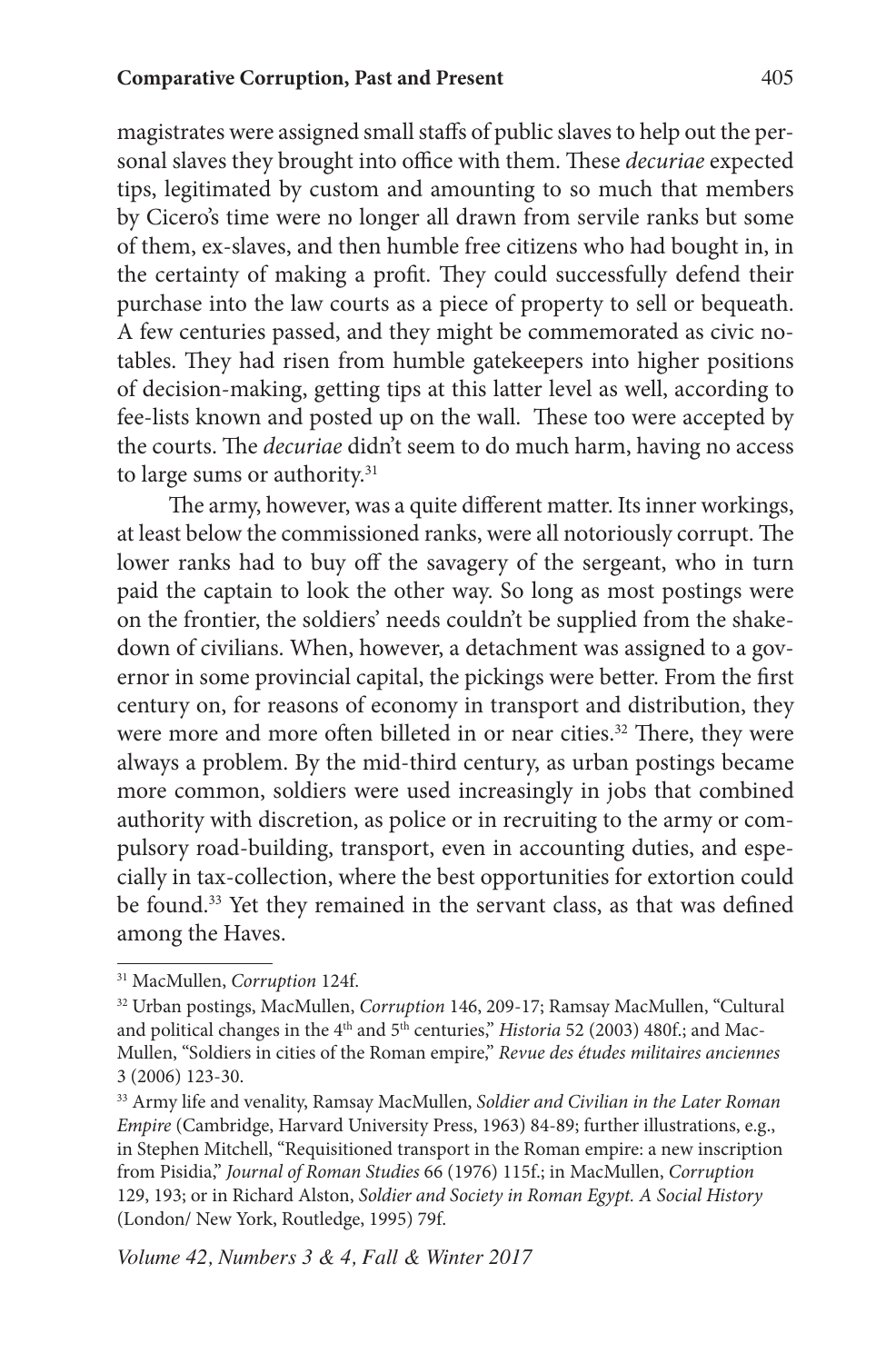As their interaction with civilians became more frequent, their venality became familiar; their demands, customary (Lk 3.14). Thus the slow permeation of Roman corrupt practices can be traced from the camps where it had been longest at home, into scenes and social strata where it was once condemned. It advanced at a rate abruptly accelerating post-250. In a very marked expansion of the central government, it simply took over. That armature or pyramid of patrons-structures which so often supported rebellions was largely displaced by a more dictatorial form of monarchy, the "Dominate" as it has been called, ruling through an army-turned-bureaucracy where corruption had had its home. How then could the emperors of this later period hope to master the army's customs?

The attempt was indeed made, in hundreds of edicts in succeeding centuries condemning corruption.<sup>34</sup> Their very number, however, invited confusion; still more, their grandiloquence and elegant circumlocutions. In consequence, anyone authorized to apply them could plead the need for interpretation—and at a price.<sup>35</sup> Evidence for the result is spread out across pages and pages of imperial edicts so liberally and in texts so reliably translated, they require only summary review.<sup>36</sup> They invite comparison with procedures in the British chancery courts, in reliance on repeated little violations of duty to win eventual acceptance of a routine; in the public posting, then, and legal enforcing of bribes at points of intersection between the officials and the subject population, for example, at interprovincial boundaries and on courtroom walls; in the multiplication of regulations, ambiguities, and contradictions to invite arbitrary interpretation; in the ever-more-inventive fees and payments demanded at the point of any transaction, requiring receipts to move forward or to avoid repeated exactions; in the payments demanded from lower ranks of government by their superiors, for permission to rise, and in the collusive relations of all ranks with each other, locked to- 34 Expansion of government, see MacMullen, *Corruption* 144f.; on the later emperors' condemnations of corruption, see Stephen Mitchell, "Requisitioned transport in the Roman empire: a new inscription from Pisidia," *Journal of Roman Studies* 66 (1976), Index, s.v. "bribery", "corrupt solicitation", and "extortion".

<sup>35</sup> Ramsay MacMullen, "Roman bureaucratese," *Traditio* 18 (1962) 369f., 377, and Mac-Mullen, *Corruption* 143, 147*.*

36 Pharr, *Theodosian Code,* makes almost unnecessary the support and detail provided by other documents; but they may be useful, cf. MacMullen, *Corruption* Chapter 3 §4 and Chapter 4, profiting from inscriptions on stone or bronze, passages from petitionary speeches or protests presented to the emperors or to some big-city audience, mentions in private correspondence, and in short, in every category of the written record.

*The Journal of Social, Political and Economic Studies*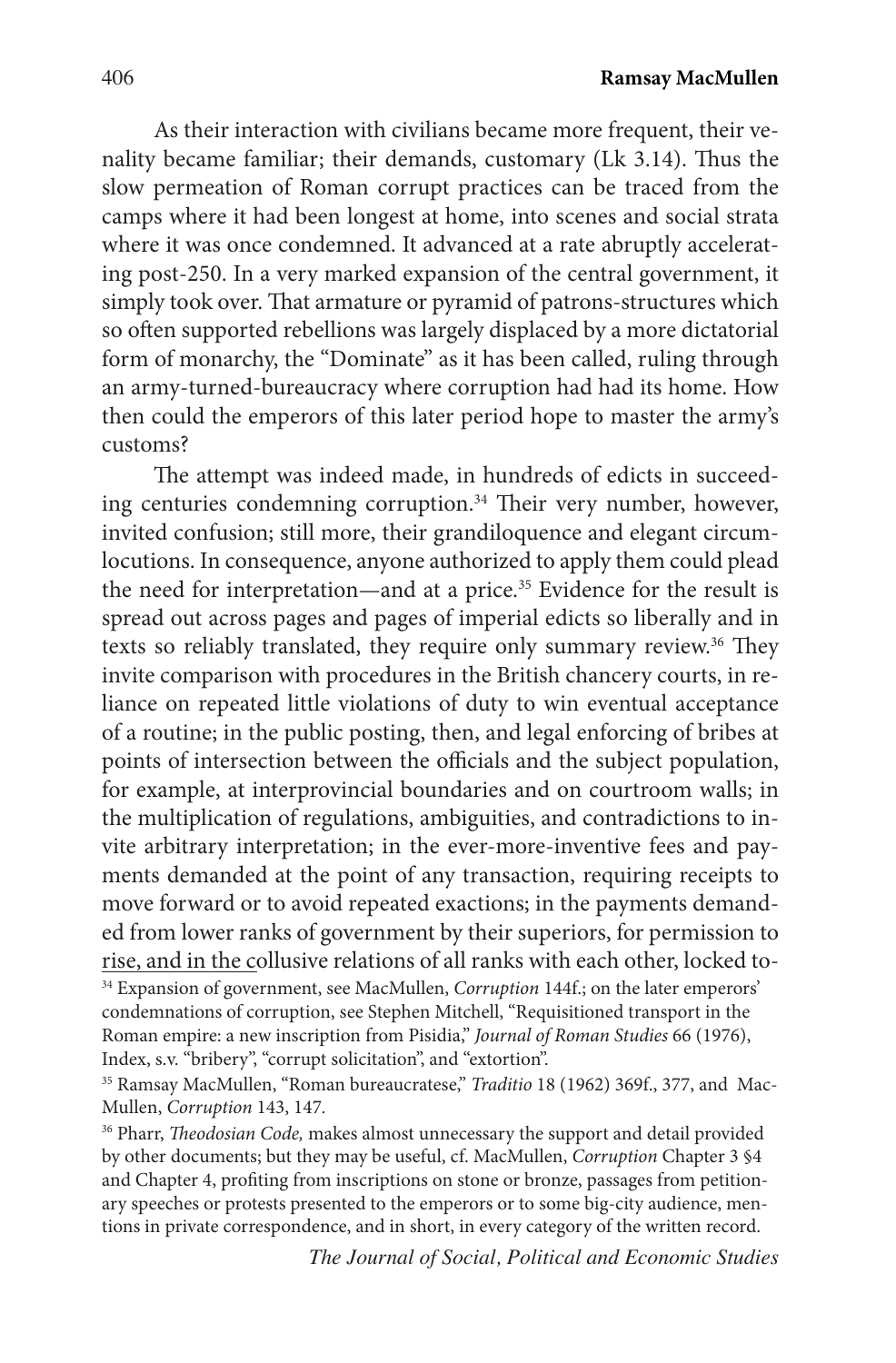gether in a contractual embrace; in the treatment of bureaucratic ranks as properties to be bought and sold, priced according to the yield expected from them; and in the end, in the emperor's and his most exalted officials' acceptance of this whole system, and their conniving in it, trying nevertheless to set a cap on this or that bribe but unable to maintain the cap in the end.

And both condemnation and toleration of bribery, co-existing, can be seen even in the Christian church, considered as a population and as an institution by itself. It had its own government, of course. It was opposed to corruption and it said so. The well-known reminder noted above (Lk 3.14) was not forgotten in Augustine's day. More roundly, Augustine declared a career in the emperors' service to be in and of itself wicked, a bondage to Babylon.<sup>37</sup> Yet by his time, the church had risen to more than respectability thanks to Constantine and that great convert's successors. Drawing recruits from the highest social ranks, they are found behaving in just the same ways as their like in the non-Christian population, that is, exchanging gifts all the time not just as courtesies but as targeted ingratiation; for, at this level, it was known that the emperor's intimates in both the eastern and western capital would support a request only in return for exquisite works of art or costume, big bags of money, choice articles of luxury.<sup>38</sup> As to the generality of the faith, their bishops and clergy might expect to be paid for baptisms, weddings, and last rites; and candidates for episcopal ordination might have to purchase it. Lowlier clerics supplemented their income as a commonsense

<sup>37</sup> Quoting Lk 3.14, Ambrose and Maximus of Turin, see MacMullen, *Corruption* 266 n. 93; and Aug., *Enarr. in Ps.* 51.6 *(CCSL* 39 p. 604), on the intrinsic wickedness of a government-salaried career.

<sup>&</sup>lt;sup>38</sup> On the appetite for money and gifting in the early church, see, e.g., José Fernandez Urbiño, "Poder y corrupción en el episcopado del siglo IV," *Studia Historica. Historia antigua* 24: *Cristianismo y Poder en la Antigüedad* (Salamanca, Ediciones Universidad de Salamanca, 2006) 161ff.; in the 4th century, 167-77 passim. In the Western empire, for ingratiation in Augustine, see Ramsay MacMullen, "'What difference did Christianity make?'" *Historia* 35 (1986) 339ff.; on bishop Alypius, 339 n. 59, with Noonan, *Bribes* 84-87; and Pierre Batiffol, Études de liturgie et darchéologie chrétienne (Paris, Lecoffre, 1919) 175f., where an heiress seeks a favor from the emperor's sister in 404. In the Eastern empire, see MacMullen, "What difference" 339, on Basil; 340, on Chrysostom's problems, and MacMullen, *Corruption* at nn. 133f. in chap. 3; on Cyril, the letter of an archdeacon Epiphanius (*PG* 84.826-29) describing the Alexandria church being stripped bare (828C, *nudata*) to provide *benedictiones* and *eulogiae*, blessings and commendations, totalling a gigantic sum for the core courtiers of Theodosius II, his sister, the local archbishop, and others. At stake was Cyril's bishopric. For full treatment see Batiffol, Études 156, 169-74; later treatments in MacMullen, *Corrupton* 165f.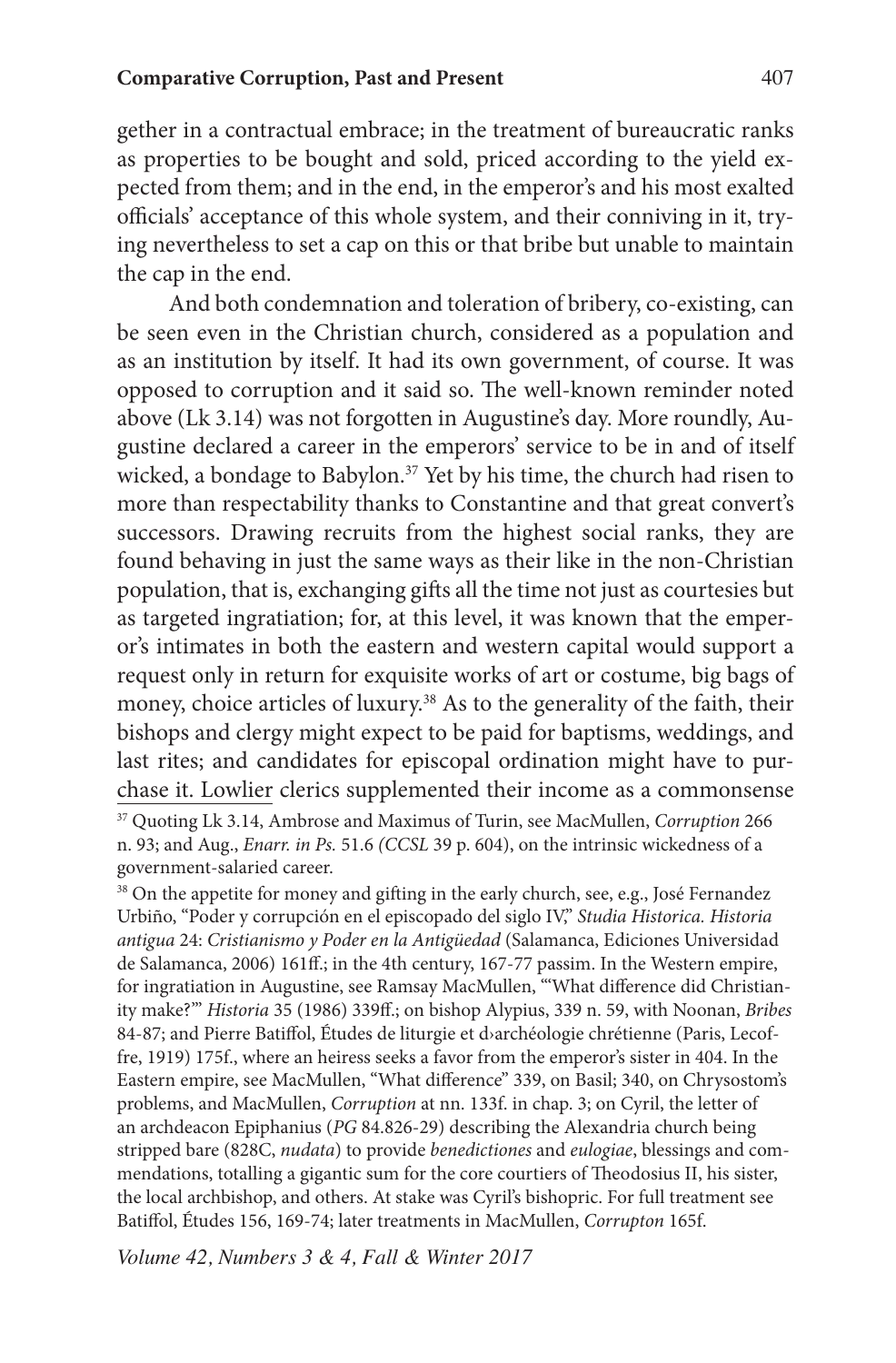408 **Ramsay MacMullen**

thing to do, and efforts to put an end to the practice, they resisted in their own aggrieved fashion.<sup>39</sup> The example of others' conduct, whether lay or ecclesiastic, availed against teachings.

A final comparison—to be drawn between the later Roman and the Chinese empires—is inviting if only because of their similar size in their populations and government, and the most convenient sources can be found in the late Ming and earlier Ching period. Corruption as endemic can be first observed informally, so to speak, in that great novel, literally "Golden-Lotus-Vase-Plum-Blossom", available in several translations. The most readily accessible is probably the four-volume work of Clement Egerton.<sup>40</sup> It reveals (1.141, 217, and passim) a world of ingratiation among the well-to-do quite taken for granted, daily, indeed *de rigueur* in ordinary social contacts, universally pervasive, and most especially on birthdays and other personal anniversaries. From such settings it had spread into the judicial system, to the chambers of magistrates wielding judicial power, where bribes are shown to us as a fact of life—either bribes anticipatory, with the general aim of securing future favor from some official, or *ad hoc*, to influence a magistrate as he considered some specific charge. Then as still today, we must allow for the influence of Confucianism and *guanxi*, according to which one owed one's first duty to one's kin; and other categories of relationship may outweigh what one owes to the state.<sup>41</sup>

The protagonist of the story, Hsi Men Qing, is shown to us playing the system. He is the heir of a rich merchant, continuing in his father's business very profitably but, in his private life, recklessly dissolute; and like others of his fortune (1.193f., 196, 211; 3.16-21) he was willing to

<sup>&</sup>lt;sup>39</sup> For the evidence in both halves of the empire, see MacMullen, "What difference" 340f.; *Corruption* 166f*.*, 241f., mostly regarding sale and purchase of promotion, but simony as well.

<sup>40</sup> *The Golden Lotus. A Translation from the Chinese Original, of the Novel Chin P'ing Mei* (London, Routledge & Kegan Paul, 1972) -- the Chinese author unknown. There are considerable differences in translations, whether French by André Levy (2004) or by Bernard Miall (1940) or David Tod Roy (1993-2011) -- compare, e.g., the description of the protagonist's villainous hold over officials (André 1.58), Roy chap. 1, Egerton 1.7. Historical material relevant to corruption is found in other novels by Rance P. L. Lee, "Incongruence of legal codes and folk norms," in *Corruption and Its Control* (cit. above, n. 1) 83.

<sup>&</sup>lt;sup>41</sup> On Confucianism and government, see, e.g., Rance P. L. Lee, "Incongruence" 78f., or Chung-yuang Jan, "History and context of public administration in Taiwan," *Public Administration in East Asia. Mainland China, Japan, South Korea, and Taiwan*, eds. Evan M. Berman, M. Jae Moon, and Heungsuk Choi (Boca Raton FL, CRC Press, 2010) 504f.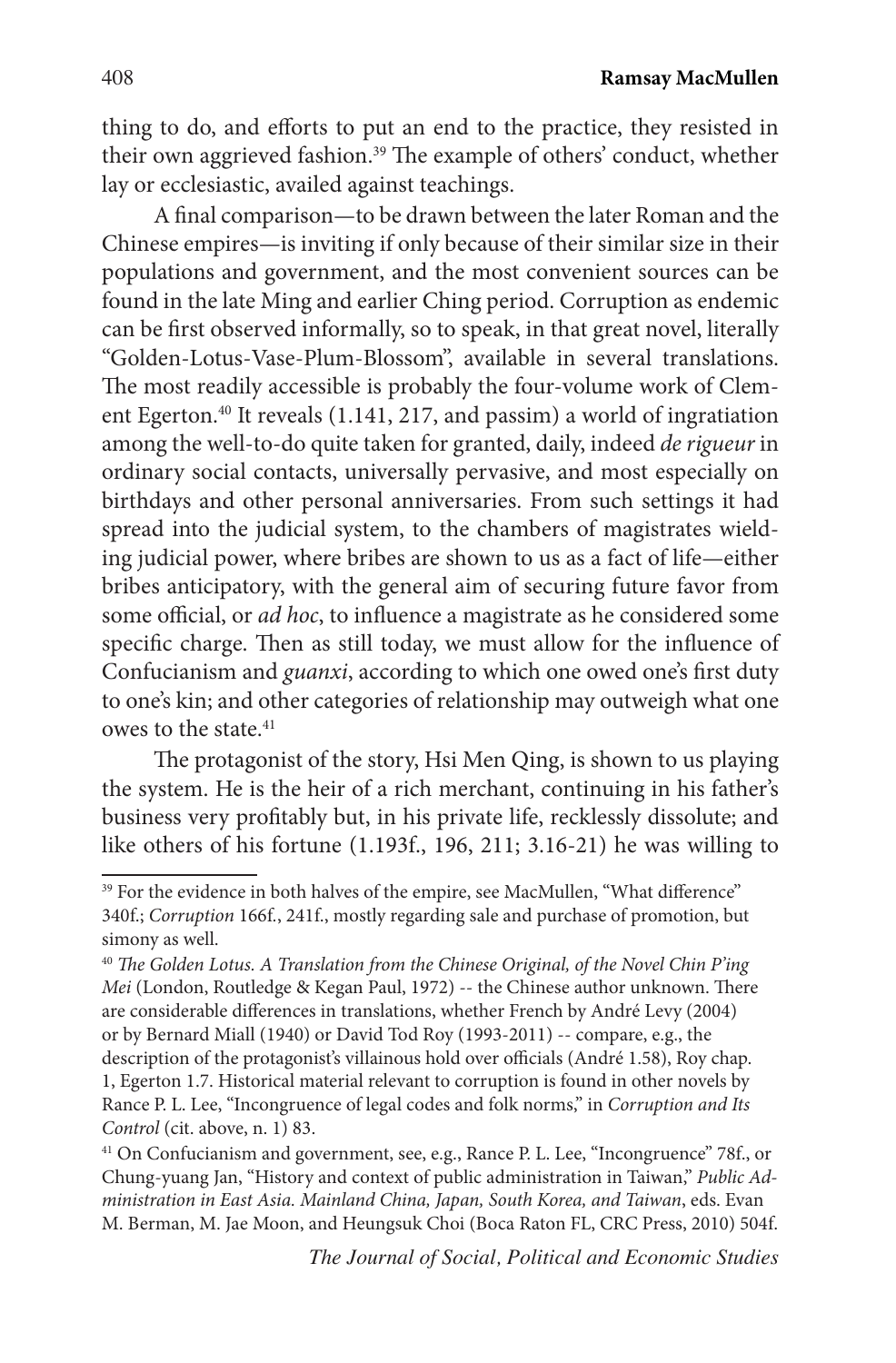spend handsomely on local officials so as to insulate himself against any troublesome check. If they were his social inferiors he could offer big loans to them and tie them down; the same hold could be extended to anyone influential; if he wished to ingratiate himself among his social superiors in government, he knew the ceremonies, the lavish scale, the abasement required, and if the moment were some official's birthday, then by appropriate presents he could hope to inspire an affectionate response to himself as to a dear young friend, even a foster son. So, among these richer folk, business went forward lubricated by presents of money or articles of luxury (1.247-50, 360; 3.178). As to Hsi Men Qing's more humdrum concerns, getting cargoes past customs inspectors at a low rate, bribes worked there also (3.52, 92). To get past soldiers serving as "gatekeepers" to a local magistrate (3.268) or in the capital (3.276, 281) as well, or past gatekeepers screening the visitors and petitioners to the imperial court, again, you had to pay.

To see attempts to control such proclivities, we have a seventeenth-century officials' handbook, updated in later editions, which eased the communication of Manchu officials with Chinese speakers. In an Introduction, John K. Ferguson picks out "One special fascination in this volume": it is, in the phrase-lists, "the attention devoted to the evils of bureaucratism—the innumerable terms for malfeasance, defalcation, forgery, wrong reporting, bribery, collusion."42 True; and in other respects as well, the manual is very illuminating, allowing us to listen in on conversations spread over a good two centuries between the two language-populations of bureaucrats as they went about their jobs hand-inhand. They must make clear to each other what they were supposed to do, and were in fact doing, as supervisors of clerks beneath them at various levels and in all parts of the empire. Misfeasance of any sort must be identified and controlled. No misunderstanding of bad or good behavior was to be allowed, in continuing inspections of all personnel, of their records and their repute within their office; and they were to be rewarded or punished accordingly. Every possible kind of interaction they might be involved in was to be exactly described (2,500 and more illustrative situations, civilian and military!) and exactly how each ought to be handled, including of course financial accounting.<sup>43</sup> Therein, government

43 Sun, *Ch'ing Administrative Terms* 97f.

<sup>42</sup> Fairbank, in E-tu Zen Sun, *Ch'ing Administrative Terms. A Translation of the Terminology of the Six Boards with Explanatory Notes* (Cambridge, Harvard University Press, 1961) xv; thereafter, E. Z. Sun, on these government handbooks (xix) from the 17th century into the 18th, and so to 1742 with the first edition, which she translates.

*Volume 42, Numbers 3 & 4, Fall & Winter 2017*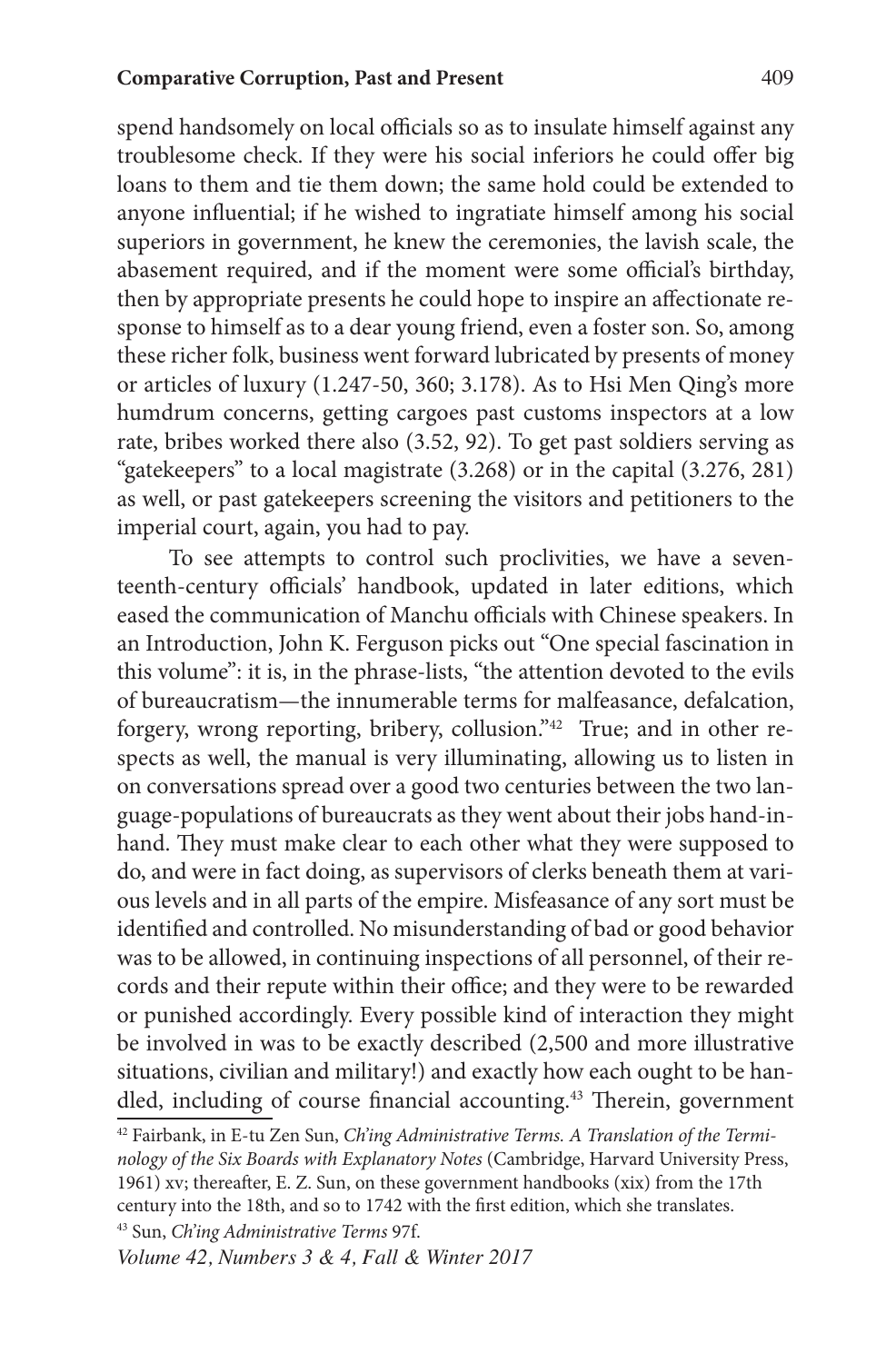monies were to be "recorded under four headings: 'balance forwarded,' 'new receipts', 'present balance' and 'expenditures"'. The practice recalls the Fugger books.

All these rules must surely make it impossible for any cancer to invade the bureaucratic body undetected. Yet the world of Hsi Men Qing lived on, concealed beneath euphemisms or under official-sounding names for little extra charges. Even brazen corruption is ventured, by minor government servants offering money to their own superiors in hopes of moving up in the queue for promotion or for other favors. Two value systems are on display, quite at odds with each other.<sup>44</sup>

But we must remind ourselves that without the level of minor servants making up the vast majority of the empire's government, China could never have been governed at all! It was largely on gifts from those servants that the local magistrate, their superior, depended to meet his own personal expenses and those of his office—expenses which were innumerable and otherwise quite inadequately repaid to him. As to those lowly clerks of his, on even more wretched salaries or none at all, they were obliged to extort from the common people, beyond all other payments, a host of fees for their own daily needs. Confusions in law and its ambiguities invited their discretionary handling of business, giving them opportunities for extortion. Becoming "customary", a practice was declared legal, not bribery (which was forbidden); fee-lists were posted, everything was open and official; and in the end "custom" licensed an ever-more more inventive variety of special exactions, the total of which ended up yielding a reasonable living. As a result, to buy a clerkship, almost as many appointees came forward as entered office by annual examinations. The bloating of the lower ranks was extraordinary. Cutting back of the numbers in one single province, and not one of the largest, in 1826 reduced their total by 23,900 without producing any terrible paralysis. A conservative estimate would surely put the total of clerks in all 22 provinces above a million, perhaps double that, essential to government even if the central authorities judged them to be too many, and all, dependent on extortion "grandfathered in".45

*The Journal of Social, Political and Economic Studies*

<sup>44</sup> Euphemisms, see Sun, *Ch'ing Administrative Terms* 45, 67, and passim; extra charges, 63, 110; promotion and favors, 3, 59.

<sup>45</sup> On low or non-existent salaries, see Chong-chor Lau and Rance P. L. Lee, "Bureaucratic corruption and political instability in nineteenth-century China," *Corruption and Its Control in Hong Kong* 115; Adam Y. C. Lui, *Corruption in China During the Early Ch'ing Period 1644-1660* (Hong Kong, University of Hong Kong, 1979) 2ff.; fees "illegal" but "socially sanctioned", 6; in the upper ranks, enough to support a wealthy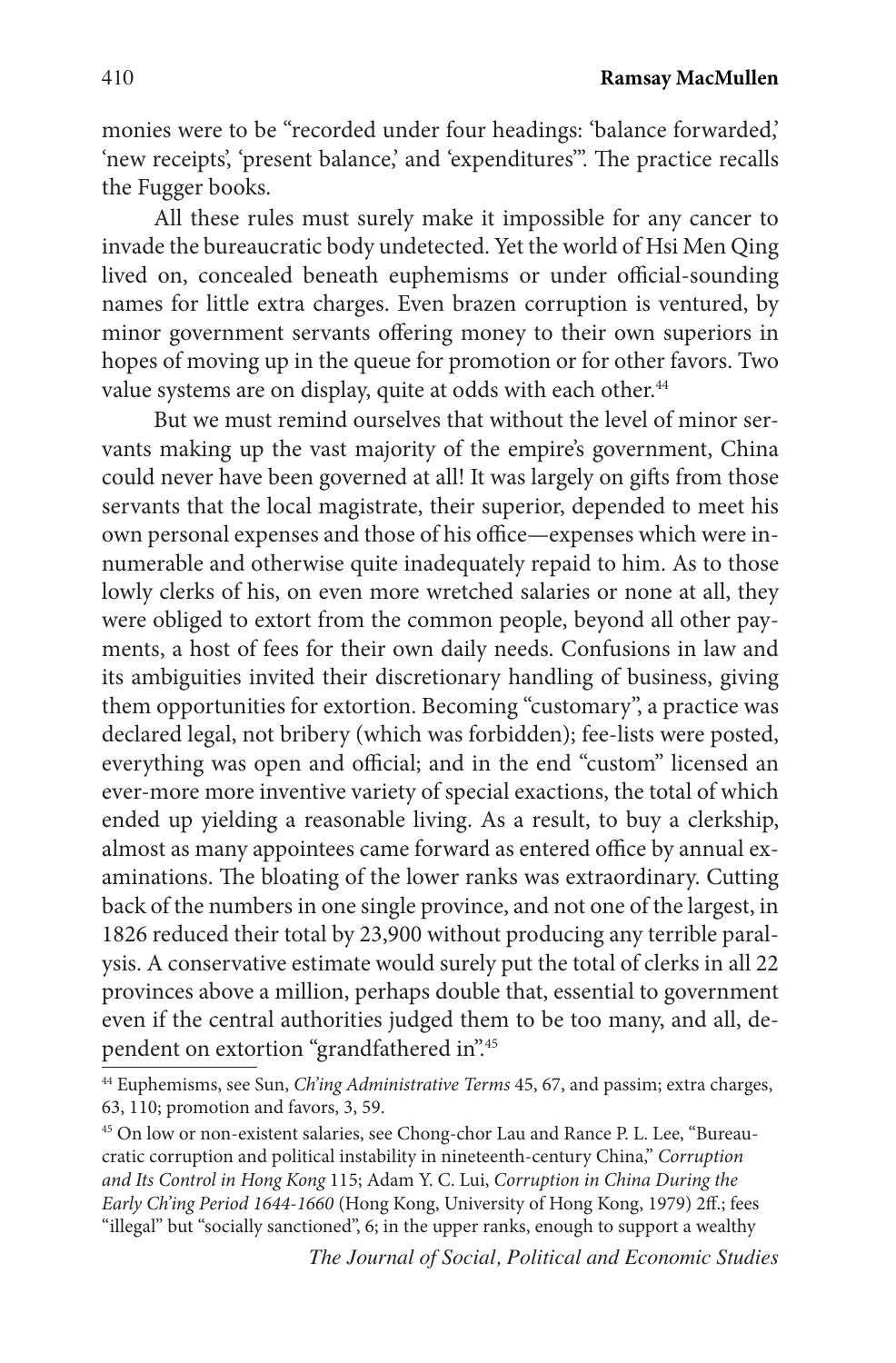Leaving a better discussion of modern China to its historians, there remains the problem confronted by any government at odds with common ideas of right and wrong: how can it get at them? They are shaped in the home, in the child's growing up, in the workplace, not at the hustings. The best that scholars and expert advisers can offer today amounts to little more than tinkering with governmental gestures, adjustments, and material incentives.<sup>46</sup> Real change in society at large must await the moment when "everybody is doing" something that was once thought unthinkable; and it is only that anonymous "everybody" who will choose the moment.

If this last difficulty is rightly judged, one way to surmount it might be to identify, reward, and empower some still-existing community of shared values opposed to corruption. This seems to be the choice of strategy in a China beset by "rampant and apparently uncontrollable

household and life style (2); details, passim, on payments demanded by the lowly assistants to local magistrates (chapter 2), while (chapter 3) payments in the capital, by high officials, were on a different scale; further, T'ung-tsu Ch'ü, *Local Government in China Under the Ch'ing* (Cambridge, Council on East Asian Studies, 1988) 20, where by 1745, 37% of local magistracies were bought. They are called "irregular (18) but (14) essential to the whole administration, dependent on fees customary or irregular (26). As to clerks (and "runners", far fewer and not for desk work), this rank was engaged with the people face to face, authorizing or certifying everything from salt-tax payments to property sales or famine-relief hand-outs (chapter III); their charges were (46f.) "openly authorized and codified", legal if not of recent imposition (52) and sufficient (43) for a living. Add (38f.) that clerks hired more of their kind, as copyists, doubling or much more than doubling their own numbers. Further, on fee-lists, the complexity and confusions of law, the 1826 cut-back, and clerks' abysmal pay, with many other details, see T'ung-tsu Ch'ü, *Local Government* 27, 37, 39, 64ff., and passim. 46 See, e.g., the advice, "A re-engineering of procedures that leads to an important reduction of the opportunities of corruption should be at the core of a reform strategy", offered by Irène Hors (www.oecd.org/dev/poverty/1899689, search "All 10 versions") 8; Alan Doig and Stephen Riley, "Corruption and anti-corruption strategies: issues and case studies from developing countries," *Corruption & Integrity. Improvement Initiatives in Developing Countries*, eds. Sahr Kpundeh and Irène Hors (UN Development Programmes 1998) 47; or Susan Rose-Ackerman, *Corruption and Government. Causes, Consequences, and Reform* (Cambridge, Cambridge University Press, 1999) 85, explicitly excluding consideration of moral attitudes. Exceptional are Walter Little and Eduardo Posada-Carbó, "Introduction," *Political Corruption in Europe and Latin America,* edited by these two (London, Macmillan and St Martins, 1996) 14, looking straightway at moral systems; Michael Johnston, *Syndromes of Corruption. Wealth, Power, and Democracy* (Cambridge, Cambridge University Press, 2005) 191; Porta and Vannucci, *Hidden Order* Chapter 3; and Evan Berman, "Public administration in East Asia: common roots, ways, and tasks," eds. Evan M. Berman, M. Jae Moon, and Heungsuk Choi (Boca Raton FL, CRC Press, 2010) 8-12 and passim.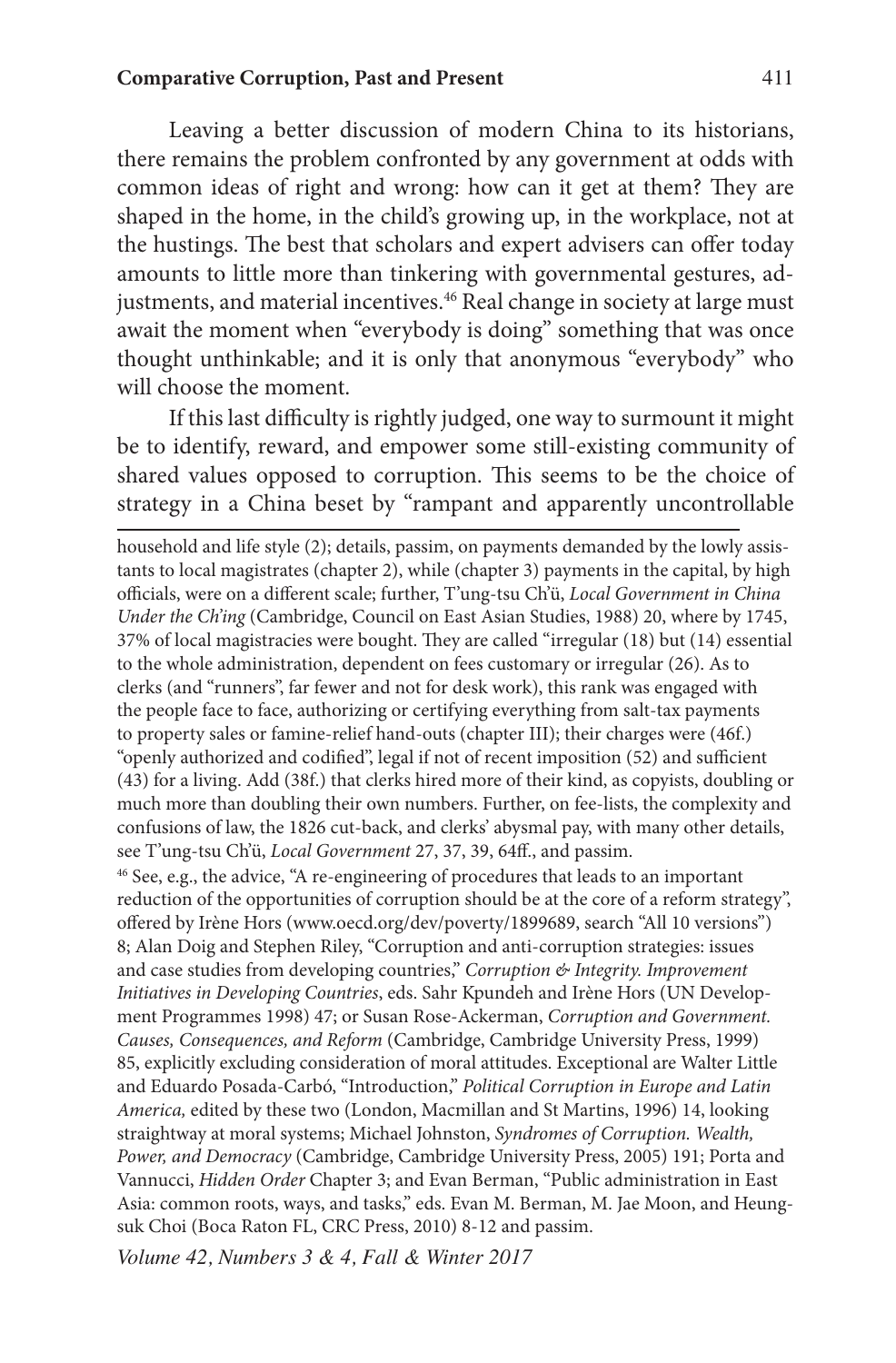corruption" in recent years. President Xi Jinping has turned to the CCP itself, as its party secretary addressing the Youth League, beginning to prune back its membership to their best core, and retiring the too-powerful "Tigers".<sup>47</sup> Moreover, instead of relying on symptomatic relief, Xi has chosen a means of reinforcement recalling Mao's time. Popular opinion must be brought into play dramatically through shaming.<sup>48</sup> It is a strategy aimed beyond material interest and calculation; rather, at internalization, at esprit de corps, loyalty, honor, and the like, based on assumptions about human motivation that the Fuggers would have half-approved of, and Vincent Nolte.<sup>49</sup> Other points of comparison suggest themselves from the preceding pages, too: the importance of focused training of the young; of the crucial choice of communities to provide support and approval, either for a disciplined, open life or instead, for a life in the shadows; either aspirations to rise into the ranks of the elite, or to be reconciled with their world only through euphemisms, ambiguities and appearances; and in the end, somehow to reconcile both light and shadow under the law.

China's straits, matched in a great many other countries, suggest a final question: why is corruption so rife today, therefore so consequential and incessantly in the news? To ask this is to open a view on a mass of research publication barely hinted at in my footnotes. In itself it constitutes a significant event in modern intellectual history, datable to the late 1980s and subsequently. It is hardly less interesting than the global epidemic that accounts for it. 50 How has corruption made a place for

47 On China as "beset", see, e.g., John Bryan Starr, *Understanding China. A Guide to China's Economy, History, and Political Culture*, ed. 3 (New York, Hill and Wang, 2010) 379. Noting it is "difficult for the party to oversee its own top officials", see Ke-yong Dong, Hong-shan Yang, and Xiaohu Wang, "Public service ethics and anticorruption efforts in mainland China," *Public Administration in East Asia. Mainland China, Japan, South Korea, and Taiwan*, eds. Evan M. Berman, M. Jae Moon, and Heungsuk Choi (Boca Raton FL, CRC Press, 2010) 113f.; but successes are noted beginning in 2012-2013 against such figures as Guo Boxiong, Xu Caihou, Gu Janshan, and Wang Janping, all "tigers" in the common image.

48 As a window on shaming in the Cultural Revolution, see especially Wang Zhongfang, *Forged in Purgatory* (Taipei, www.ichinaforum.com/forgedinpurgatory, 2011) 23f., 50- 54, and passim, for my knowledge of which I thank Nicholas Chen.

<sup>49</sup> For "internalization", "esprit de corps," and similar terms appearing in modern discussions, see, e.g., Porta and Vannucci, *Hidden Order* 59 or Scott, *Comparative Political Corruption* 11; Hors, *Fighting corruption* 25f.; Kurer, *Einleitung* 84; or Das, *Public Office* 2.

50 See, e.g., Robert Ralh Neild, *Public Corruption. The Dark Side of Social Evolution* (London, Anthem, 2002) 210, describing corruption as an "epidemic across much

*The Journal of Social, Political and Economic Studies*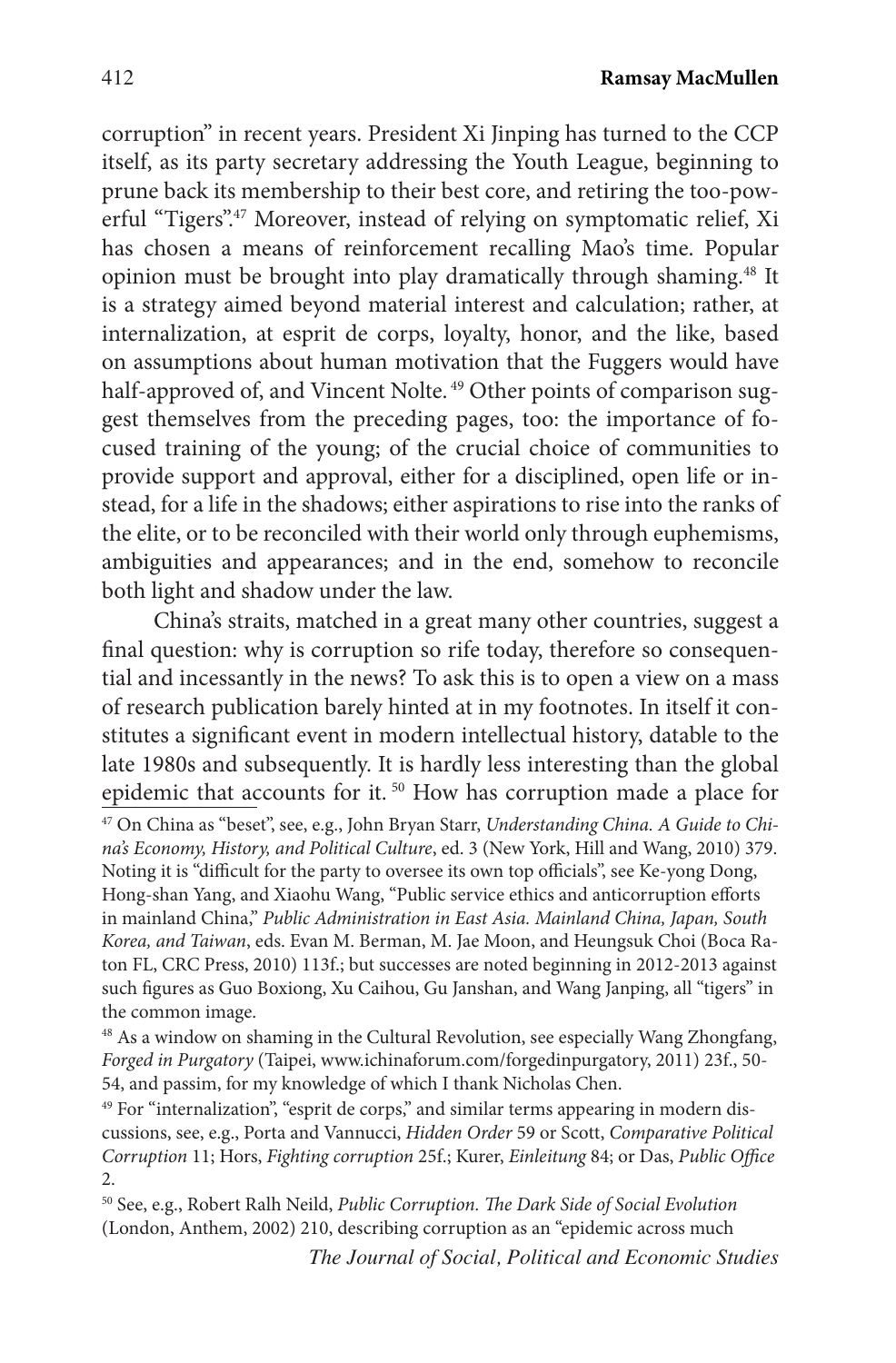itself beyond mere toleration, beyond the paradox of being both good and bad? That was my opening question.

Perhaps an answer should be sought not simply in the sharply rising claims of global business, ever more insistent.<sup>51</sup> Equally marked has been the emergence of democracy as the now-prevailing form of government everywhere. This was the point of my remarking on "the logic of democracy", near the beginning of my discussion; for, if the state *is* the citizen body, then all citizens have an equal title to buy into its operations for whatever price is agreed on, and to share in any rewards resulting. Surely this is only fair. What can be wrong about it where there is no consul's will, no king or emperor or prime minister in opposition, no one but one's competitors to protest?

# **Bibliography**

Acham, Karl, "Formen und Folgen der Korruption," in *Korruption und Kontrolle*, ed. Christian Brünner (Vienna, Böhlau, 1981)

Anderson, Fred, *The Crucible of War. The Seven Years' War and the Fate of Empire in British North America 1754-1766* (New York, Vintage Books, 2001)

Batiffol, Pierre, Études de liturgie et d›archéologie chrétienne (Paris, Lecoffre, 1919)

Bentham, Jeremy, *Indications Respecting Lord Eldon, including History of the Pending Judges Salary-Raising Measure* (London, John and H. L. Hunt, 1825)

Berman, Evan, "Public administration in East Asia: common roots, ways, and tasks," eds. Evan M. Berman, M. Jae Moon, and Heungsuk

of the world"; further, Doig and Riley, "Corruption" 48f., an "upsurge in interest" in the 1990s; Joseph LaPalombara, "The structural aspects of corruption," *Corruption & Democracy. Political Institutions, Processes and Corruption in Transition States in East-Central Europe and in the Former Soviet Union*, ed. Duc V. Trang (Budapest, Institute for Constitutional & Legislative Policy, 1994) 35, "endemic" in democracies; its "exponential growth", in Oskar Kurer, "Einleitung," *Korruption und Governance aus interdisziplinärer Sicht. Ergebnisse eines Workshops des Zentralinstituts für Regionalforschung ... 2001* (Neustadt an der Aisch, Degener, 2003) 7; "a sharp revival of academic concern with political corruption" in the 1990s, Woodfine, "Tempters" 190.

51 As suggested by Dong, Yang, and Wang, "Public service" 102, on "the emergence of a new paradigm of ethics in public service in the response to the opening to the world ... economic globalization", "beginning in the 1980s and 1990s", where "businesses obtained legal status" and used their wealth "to corrupt public officials" throughout the East.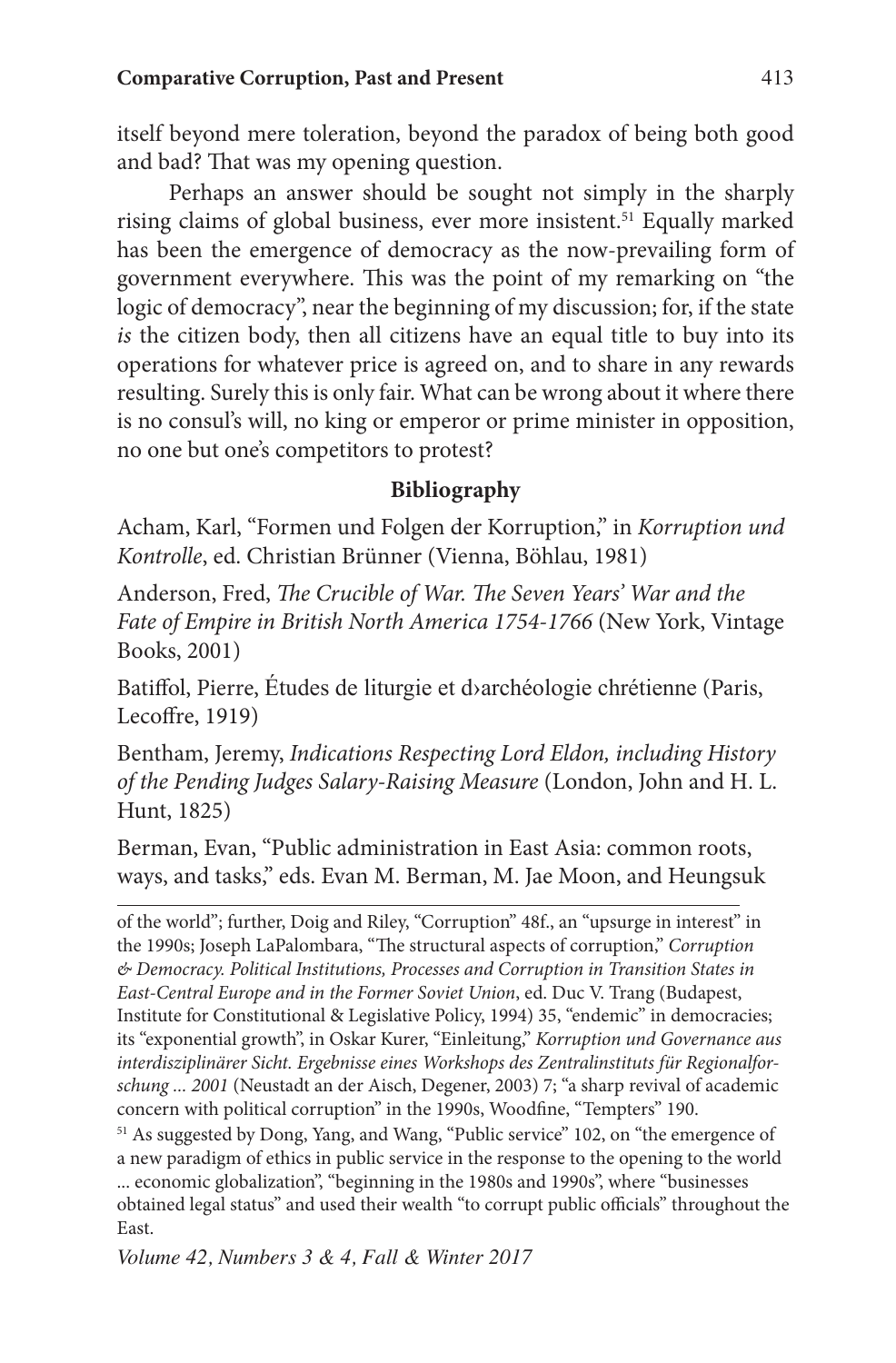Choi (Boca Raton FL, CRC Press, 2010)

Bowes, Michael, Eleanor Davison, and Nicholas Medcroft, "The prosecuting authorities," *Lissak and Horlick on Bribery*, eds. Richard Lissack and Fiona Horlick (London, LexisNexis Group, 2011)

Bransbourg, Gilles, "Les taux d'interêt des Sulpicii," *Les affaires de Monsieur Andreau,* Économie et société du monde romain, eds. Cathérine Apicella, Marie-Laurence Haack, and François Lerouxel (Bordeaux, Ausonius, 2014)

Carr, Indira, "Development business integrity and the U.K. Bribery Act 2010," *Modern Bribery Law. Comparative Perspectives* (Cambridge, Cambridge University Press, 2013)

Ch'ü, T'ung-tsu, *Local Government in China Under the Ch'ing* (Cambridge, Council on East Asian Studies, 1988)

Collingwood, William Gershom, *Elizabethan Keswick: extracts from the original account books, 1564-1577, of the German miners, in the archives of Augsburg* (Kendal, T. Wilson, 1912)

Denzel, Markus, "Professionalisierung und sozialer Aufstieg bei oberdeutschen Kaufleute und Faktoren im 16. Jahrhundert," *Sozialer Aufstieg. Funktionseliten im Spätmittelalter und in der frühen Neuzeit,* ed. Gunther Schulz (München, Harald Bold Verlag, 2002)

Doig, Alan, and Stephen Riley, "Corruption and anti-corruption strategies: issues and case studies from developing countries," *Corruption & Integrity. Improvement Initiatives in Developing Countries*, eds. Sahr Kpundeh and Irène Hors (UN Development Programmes 1998)

Doig, Alan, *State Crime* (London/ New York, Routledge, 2011)

Dong, Ke-yong, Hong-shan Yang, and Xiaohu Wang, "Public service ethics and anticorruption efforts in mainland China," *Public Administration in East Asia. Mainland China, Japan, South Korea, and Taiwan*, eds. Evan M. Berman, M. Jae Moon, and Heungsuk Choi (Boca Raton FL, CRC Press, 2010)

Egerton, Clement, *The Golden Lotus. A Translation from the Chinese Original, of the Novel Chin P'ing Mei* (London, Routledge & Kegan Paul, 1972)

Fairbanks, John K., "Introduction", in E-tu Zen Sun, *Ch'ing Administrative Terms. A Translation of the Terminology of the Six Boards with*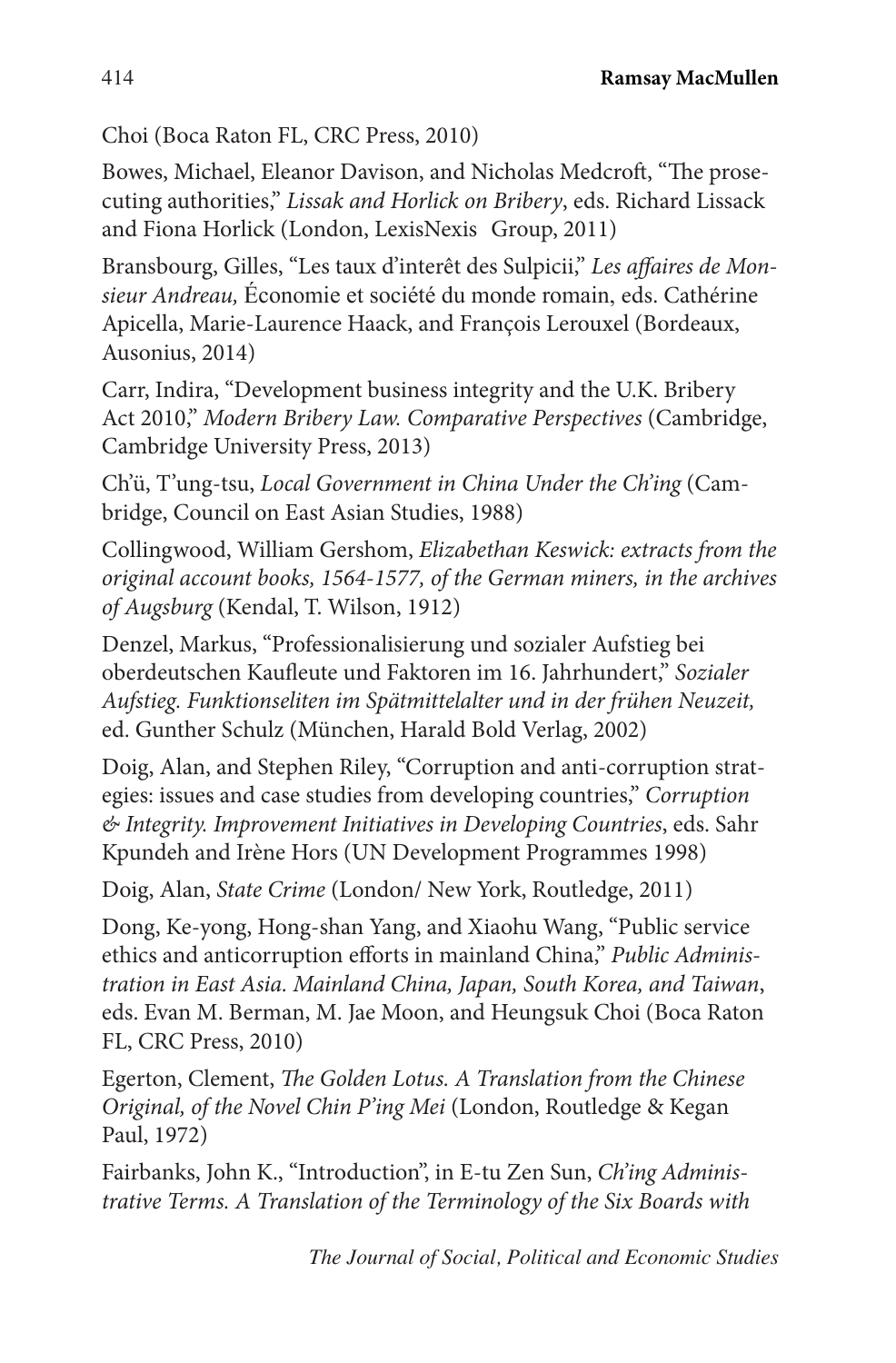*Explanatory Notes* (Cambridge, Harvard University Press, 1961)

Fernandez Urbiño, José, "Poder y corrupción en el episcopado del siglo IV," *Studia Historica. Historia antigua* 24: *Cristianismo y Poder en la Antigüedad* (Salamanca, Ediciones Universidad de Salamanca, 2006)

Genovesi, Stefano, "L'amministrazione dei metalla di proprietà del princeps in età augustea: fonti archeologiche a confronto," in *Interventi imperiali in campo economico e sociale. Da Augusto al Tardoantico*, eds. Alfredina Storchi Marino and Giovanna Daniela Merola (Bari, Edipuglia, 2009)

Grenier, Albert, "La Gaule romaine," *An Economic Survey of Ancient Rome*, ed. Tenney Frank 3 (Baltimore, Johns Hopkins Press, 1937)

Griffin, Jasper, "Greeks, Romans, Jews & others," *New York Review of Books* 36, 4 (1989)

Häberlein, Mark, *The Fuggers of Augsburg: Pursuing Wealth and Honor in Renaissance* Germany (Charlottesville, University of Virgina Press, 2012)

Hawes, Frances, *Henry Brougham* (London, Jonathan Cape, 1957)

Hildebrandt, Reinhard, "Diener und Herren. Zur Anatomie grosser Unternehmen im Zeitalter der Fugger," *Ausburger Handelshauser im Wandel des historischen Urteils*, ed. Johannes Burkhardt (Berlin, Akademie Verlag, 1996)

Horder, Jeremy, and Peter Alldridge, "Introduction," *Modern Bribery Law. Comparative Perspectives* (Cambridge, Cambridge University Press, 2013)

Jan, Chung-yuang, "History and context of public administration in Taiwan," *Public Administration in East Asia. Mainland China, Japan, South Korea, and Taiwan*, eds. Evan M. Berman, M. Jae Moon, and Heungsuk Choi (Boca Raton FL, CRC Press, 2010)

Johnston, Michael, *Syndromes of Corruption. Wealth, Power, and Democracy* (Cambridge, Cambridge University Press, 2005)

Kerly, Duncan Mackenzie, *An Historical Sketch of the Equitable Jurisdiction of the Court of Chancery* (Cambridge, Cambridge University Press, 1890)

Kluger, Martin, *The Fugger Dynasty in Augsburg. Merchants, Mining Entrepreneurs, Bankers & Benefactors* (Augsburg, Context Verlag, 2014)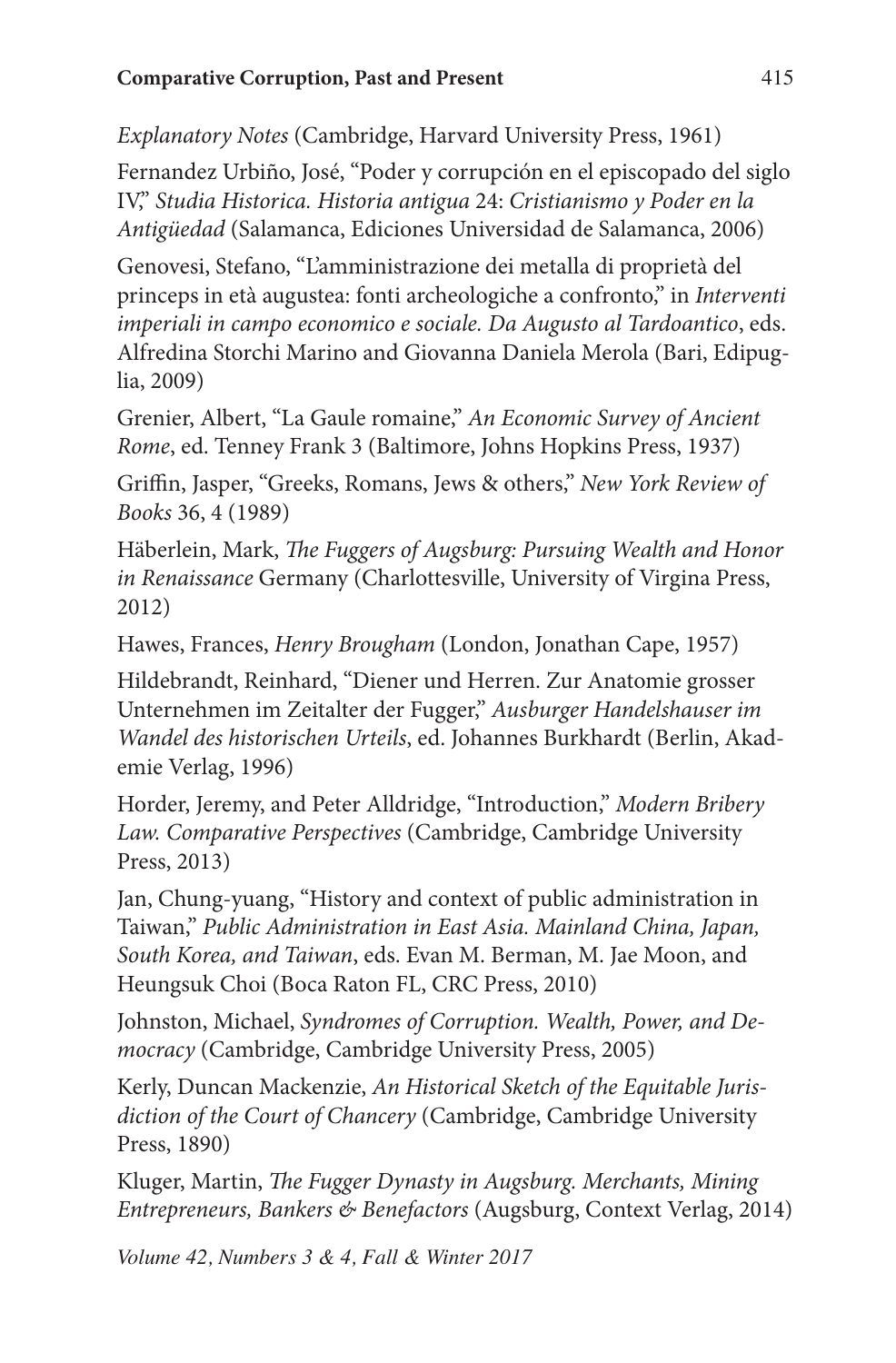Kramnick, Isaac, "Introduction", in Alexis de Toqueville, *Democracy in America* (London/ New York, Penguin Books, 2003)

Kurer, Oskar, "Einleitung," *Korruption und Governance aus interdisziplinärer Sicht. Ergebnisse eines Workshops des Zentralinstituts für Regionalforschung ... 2001* (Neustadt an der Aisch, Degener, 2003)

LaPalombara, Joseph, "The structural aspects of corruption," *Corruption & Democracy. Political Institutions, Processes and Corruption in Transition States in East-Central Europe and in the Former Soviet Union*, ed. Duc V. Trang (Budapest, Institute for Constitutional & Legislative Policy, 1994)

Lau, Chong-chor, and Rance P. L. Lee, "Bureaucratic corruption and political instability in nineteenth-century China," *Corruption and Its Control in Hong Kong. Situations Up to the Late Seventies*, ed. Rance P. L. Lee (Hong Kong, Chinese University, 1981)

Lee, Peter N. S., "The causes and effects of police corruption: a case in political modernization," *Corruption and Its Control in Hong Kong. Situations Up to the Late Seventies*, ed. Rance P. L. Lee (Hong Kong, Chinese University, 1981)

Lee, Rance P. L., "Incongruence of legal codes and folk norms," in *Corruption and Its Control in Hong Kong. Situations Up to the Late Seventies*, ed. Rance P. L. Lee (Hong Kong, Chinese University, 1981)

Little, Walter, and Eduardo Posada-Carbó, "Introduction," *Political Corruption in Europe and Latin America,* edited by these two (London, Macmillan and St Martins, 1996)

MacMullen, Ramsay, "Roman bureaucratese," *Traditio* 18 (1962)

MacMullen, Ramsay, *Soldier and Civilian in the Later Roman Empire* (Cambridge, Harvard University Press, 1963)

MacMullen, Ramsay, "'What difference did Christianity make?'" *Historia* 35 (1986)

MacMullen, Ramsay, *Corruption and the Decline of Rome* (New Haven, Yale University Press, 1988)

MacMullen, Ramsay, "Tracking value changes," *Aspects of the Fourth Century A. D. Proceedings of the Symposium Power & Possession: State, Society, and Church in the Fourth Century A. D. ... Leiden 1993*, eds. Henri Willi Pleket and Arthur M. F. W. Verhoogt (Leiden, Leiden University, 1997)

*The Journal of Social, Political and Economic Studies*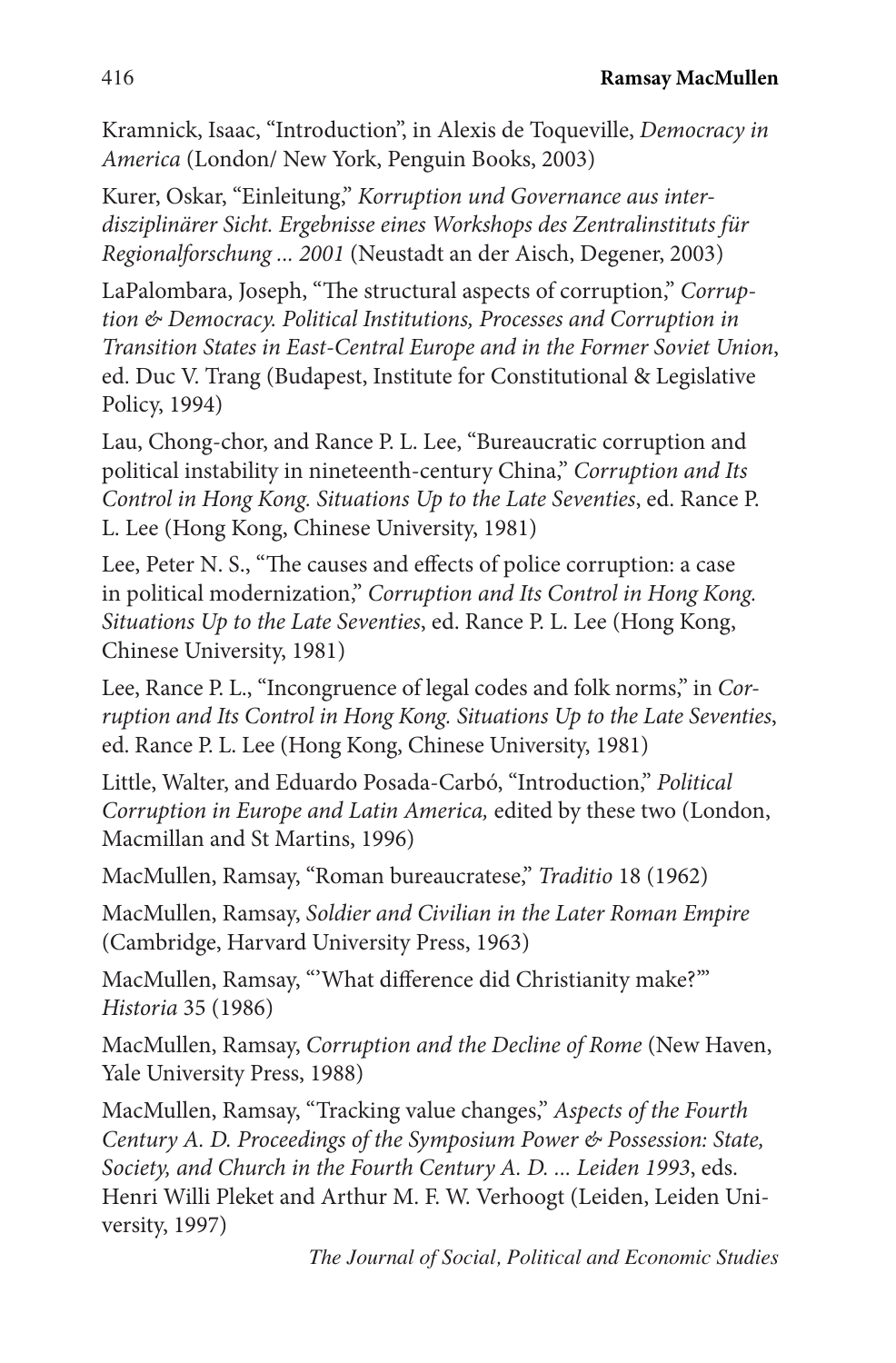MacMullen, Ramsay, *Sarah's Choice 1828-1832* (New Haven, PastTimes Press, 2001)

MacMullen, Ramsay, "Cultural and political changes in the 4<sup>th</sup> and 5<sup>th</sup> centuries," *Historia* 52 (2003)

MacMullen, Ramsay, "Soldiers in cities of the Roman empire," *Revue des études militaires anciennes* 3 (2006)

MacMullen, Ramsay, *Why Do We Do What We Do? Motivation in History and the Social Sciences* (De Gruyter Open, Berlin/Warsaw, 2014)

Mitchell, Stephen, "Requisitioned transport in the Roman empire: a new inscription from Pisidia," *Journal of Roman Studies* 66 (1976)

Neild, Robert Ralh, *Public Corruption. The Dark Side of Social Evolution* (London, Anthem, 2002)

Nolte, Vincent, *Fifty Years in Both Hemisphere, or, Reminiscences of a Former Merchant* (anon. trans*.* from German (London, Trübner & Co., 1854)

Noonan, John T., *Bribes* (New York, Macmillan, 1984)

Pavarala, Vinod, "Cultures of corruption and the corruption of culture. The East India company and the Hastings impeachment," *Corrupt Histories*, eds. Emmanuel Kreike and William Chester Jordan (Rochester, University of Rochester Press, 2004)

Porta, Donatella della and Alberto Vannucci, *The Hidden Order of Corruption. An Institutional Approach* (Farnham, Ashgate, 2012)

Pucci, Giuseppe, "La produzione della ceramica aretina. Note sull'industria nella prima età imperiale romana," *Dialoghi di archeologia* 7 (1973)

Rose-Ackerman, Susan, *Corruption and Government. Causes, Consequences, and Reform* (Cambridge, Cambridge University Press, 1999)

Rose-Ackerman, Susan, and Bonnie J. Palifka, *Corruption and Government: Causes, Consequences, and Reform,* ed. 2 (New York/Cambridge, Cambridge University Press, 2016)

Scott, James C., *Comparative Political Corruption* (Englewood Cliffs, Prentice-Hall, 1972)

Serafino, Cristina, "Cave, miniere, salari: il caso de Mons Claudianus," in *Interventi imperiali in campo economico e sociale. Da Augusto al Tardoantico*, eds. Alfredina Storchi Marino and Giovanna Daniela Merola (Bari, Edipuglia, 2009)